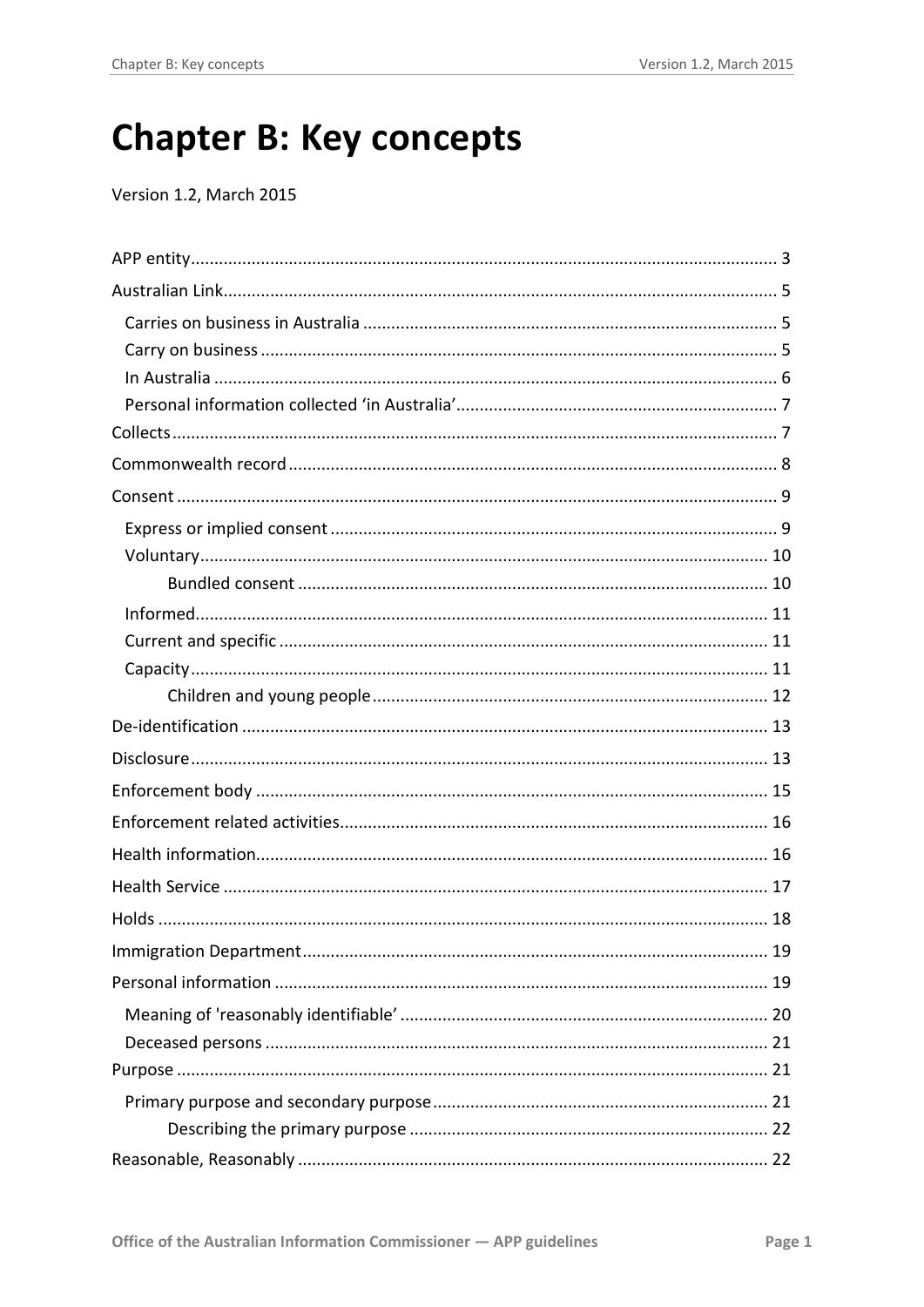| Required or authorised by or under an Australian law or a court/tribunal order  26 |  |
|------------------------------------------------------------------------------------|--|
|                                                                                    |  |
|                                                                                    |  |
|                                                                                    |  |
|                                                                                    |  |
|                                                                                    |  |
|                                                                                    |  |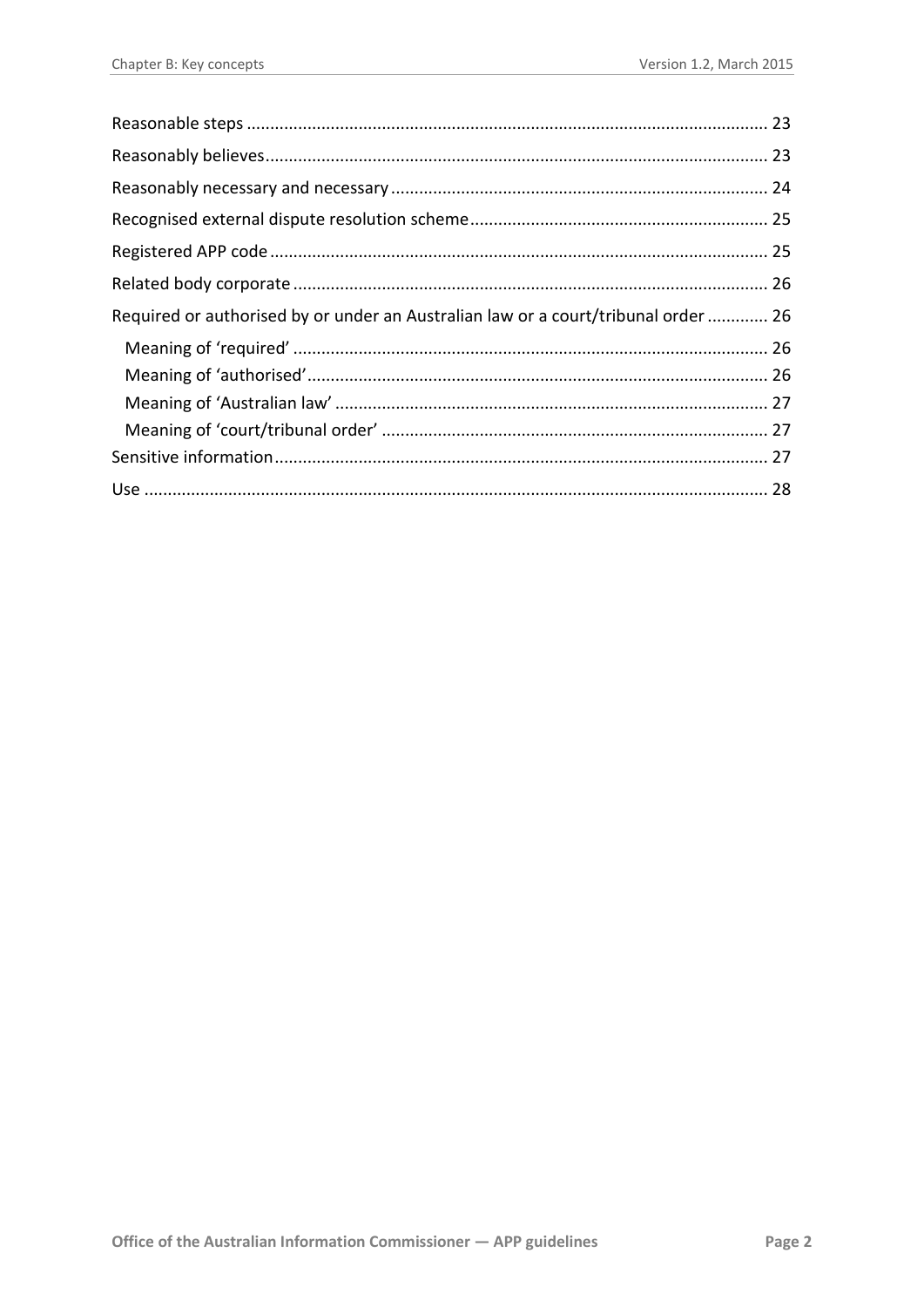B.1 This Chapter outlines some key words and phrases that are used in the Privacy Act and the Australian Privacy Principles (APPs).

# <span id="page-2-0"></span>**APP entity**

- B.2 An 'APP entity' is defined to be an agency or organisation (s 6(1)).
- B.3 An 'organisation' is defined to be:
	- an individual (including a sole trader)
	- a body corporate
	- a partnership
	- any other unincorporated association, or
	- a trust

unless it is a small business operator, registered political party, State or Territory authority or a prescribed instrumentality of a State (s 6C).

B.4 The following terms are also defined in the Privacy Act: 'small business operator' (s 6D), 'registered political party' (s 6(1)) and 'State or Territory authority' (s 6C).

B.5 In general, a small business operator is an individual (including a sole trader), body corporate, partnership, unincorporated association or trust that has an annual turnover of \$3,000,000 or less for a financial year, unless an exception applies (s 6D). If an exception applies this kind of business may be an organisation. The exceptions include businesses that:

- provide a health service and hold health information other than in an employee record
- disclose personal information about another individual for a benefit, service or advantage, or provide a benefit, service or advantage to collect personal information about another individual from anyone else, unless they do so with the consent of the individual or are required or authorised by or under legislation to do so
- are contracted service providers for a Commonwealth contract (s 6D(4)).
- B.6 Following are two examples of how the second exception may apply:
	- An example of an entity that discloses personal information for a benefit, service or advantage is an entity that sells a list of personal information to another entity so that the other entity can use that information for the purpose of direct marketing.
	- An example of an entity that provides a benefit, service or advantage to collect personal information is a lobby group that pays another entity to collect information about the political preferences of an individual.

B.7 A non-APP entity may be treated as an organisation (and therefore as an APP entity) in certain circumstances, for example, a small business operator that is related to an organisation covered by the Privacy Act (s 6D(9)) or an entity that chooses to be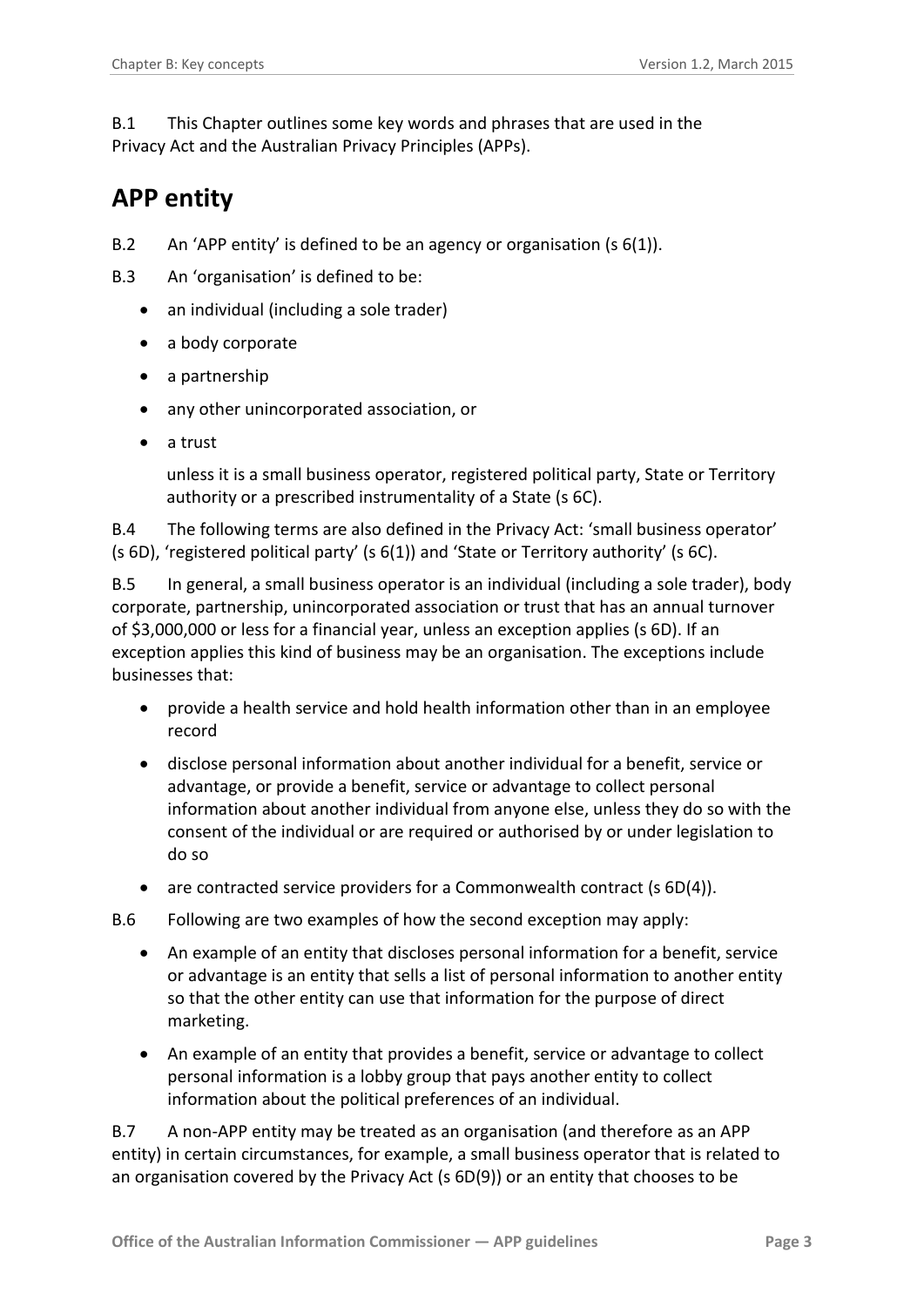treated as an organisation (s 6EA). Also, some small business operators are treated as organisations (and therefore an APP entity) in relation to the following activities they carry out:

- activities of reporting entities or authorised agents relating to the *[Anti-Money](http://www.oaic.gov.au/privacy/privacy-topics/business-and-small-business/privacy-and-the-anti-money-laundering-and-counter-terrorism-financing-act-2006-aml-ctf-act)  [Laundering and Counter-Terrorism Financing Act 2006](http://www.oaic.gov.au/privacy/privacy-topics/business-and-small-business/privacy-and-the-anti-money-laundering-and-counter-terrorism-financing-act-2006-aml-ctf-act)* and its Regulations and Rules (s 6E(1A))
- certain acts and practices in connection with the operation of a residential tenancy database (s 6E(2)) and regulation 7 of Privacy Regulation 2013
- activities related to the conduct of a protection action ballot (s 6E([1](#page-3-0))(B)).<sup>1</sup>

B.8 'Agency' refers to Australian Government (and Norfolk Island Government) agencies,<sup>[2](#page-3-1)</sup> but does not include State and Territory agencies. An 'agency' is defined to be:

- a Minister
- a Department
- a body (whether incorporated or not), or a tribunal, established or appointed for a public purpose by or under a Commonwealth enactment, not being:
	- o an incorporated company, society or association; or
	- o an organisation that is registered under the *Fair Work (Registered Organisations) Act 2009* or a branch of such an organisation
- a body established or appointed by the Governor-General, or by a Minister, other than by or under a Commonwealth enactment
- a person holding or performing the duties of an office established by or under, or an appointment made under, a Commonwealth enactment, other than a person who, by virtue of holding that office, is the Secretary of a Department
- a person holding or performing the duties of an appointment, being an appointment made by the Governor-General, or by a Minister, other than under a Commonwealth enactment
- a federal court

1

- the Australian Federal Police
- a Norfolk Island agency
- the nominated AGHS company<sup>[3](#page-3-2)</sup>
- an eligible hearing service provider, or

<span id="page-3-0"></span>See also, s 6F which describes when a state instrumentality will be treated as an organisation.

<span id="page-3-1"></span> $2$  The APPs do not apply to Australian Capital Territory Government agencies. Rather, the IPPs continue to apply. The *Privacy Act 1988*, as in operation on 1 July 1994, continues to apply to ACT Government agencies, being the date on which the *Australian Capital Territory Government Service (Consequential Provisions) Act 1994* commenced. Amendments to the Privacy Act made after that date do not apply to ACT agencies.

<span id="page-3-2"></span><sup>&</sup>lt;sup>3</sup> Nominated AGHS company means 'a company that (a) is the nominated company (within the meaning of Part 2 of the *Hearing Services and AGHS Reform Act 1997*); and (b) is either (i) Commonwealth owned (within the meaning of that Part); or (ii) a corporation' (s 6(1)).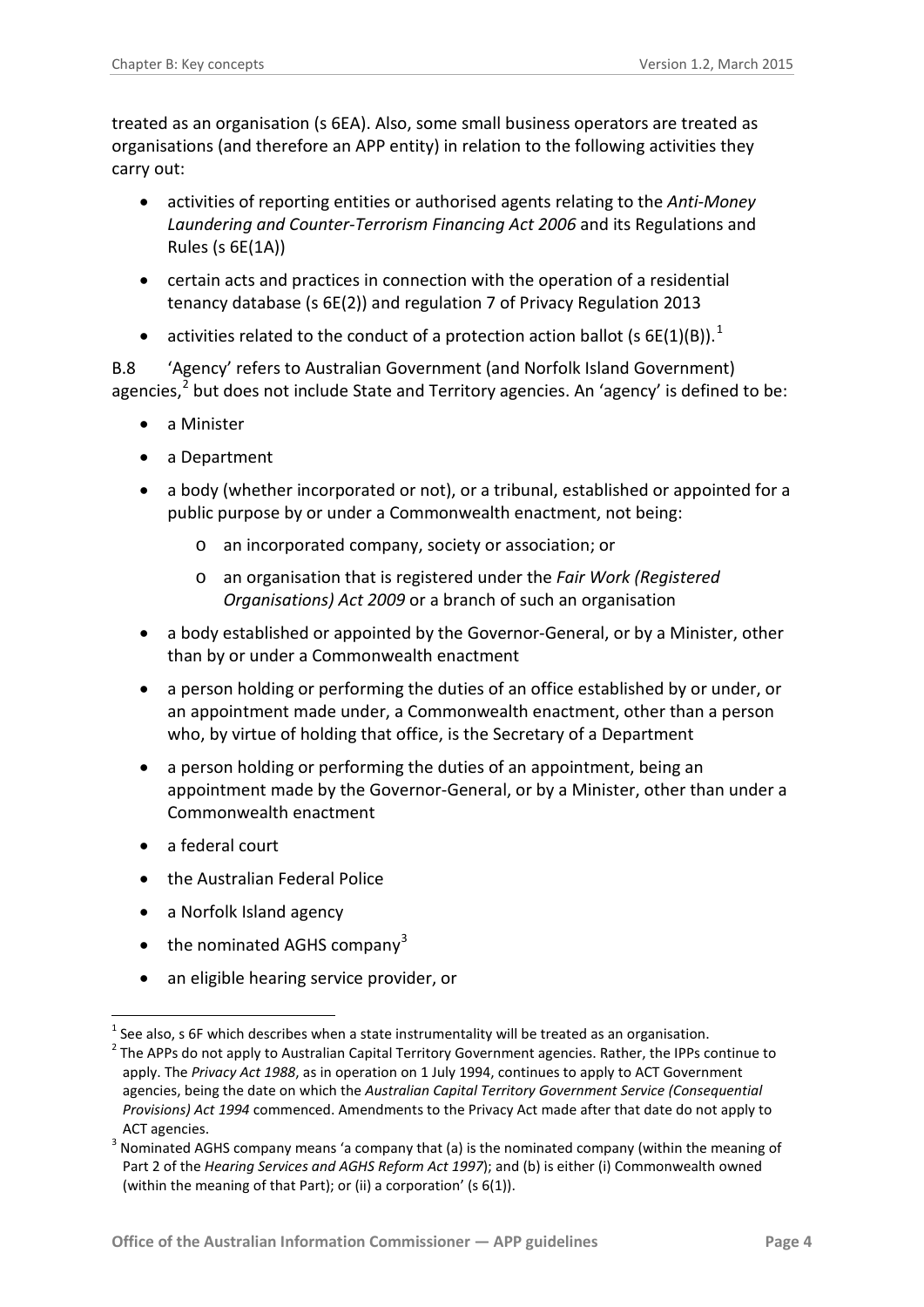• the service operator under the Healthcare Identifiers Act 2010 (s 6(1)).

B.9 Section 6(5) clarifies that a person shall not be taken to be an agency merely because the person is the holder of, or performs the duties of, certain offices, such as a judicial office or of an office of magistrate.

### <span id="page-4-0"></span>**Australian Link**

B.10 The APPs extend to an act done, or practice engaged in, outside Australia and the external Territories by an organisation, or small business operator, that has an Australian link (s 5B(1A)).

B.11 An organisation or small business operator has an Australian link where it is:

- an Australian citizen or a person whose continued presence in Australia is not subject to a legal time limitation
- a partnership formed, or a trust created, in Australia or an external Territory
- a body corporate incorporated in Australia or an external Territory, or
- an unincorporated association that has its central management and control in Australia or an external Territory (s 5B(2)).

B.12 An organisation that does not fall within one of those categories will also have an Australian link where:

- it carries on business in Australia or an external Territory, and
- it collected or held personal information in Australia or an external Territory, either before or at the time of the act or practice (s 5B(3)).

#### <span id="page-4-1"></span>**Carries on business in Australia**

B.13 The phrase 'carries on business in Australia' in s 5B(3)(c) is not defined in the Privacy Act. However, it arises in other areas of law, including corporations and consumer law. Guidance may be drawn from judicial consideration of the phrase in those contexts.

B.14 The two elements – 'carries on business' and 'in Australia' – are connected but can be considered separately. Australian courts have held that both are questions of fact.<sup>[4](#page-4-3)</sup> An assessment should be made having regard to all relevant circumstances, particularly the nature of the enterprise conducted by an entity, and the particular Act being applied.<sup>[5](#page-4-4)</sup> In this instance, it is the Privacy Act being applied.

#### <span id="page-4-2"></span>**Carry on business**

1

B.15 The general law concept of 'carrying on business' has been said to 'generally involve conducting some form of commercial enterprise, systematically and regularly

<span id="page-4-3"></span><sup>4</sup> See *Luckins v Highway Motel (Carnavon) Pty Ltd* (1975) 133 CLR 164, per Stephen J, at [186]; *Bray v F* 

<span id="page-4-4"></span>Hoffman-La Roche Ltd (2002) 118 FCR 1; ASIC v Active Super (No 1) [2012] FCA 1519 at [47]<br><sup>5</sup> See ASIC v Edwards [\[2004\] QSC 344](http://www.austlii.edu.au/au/cases/qld/QSC/2004/344.html) at [62]; Eltran Pty Ltd v Starport Futures Trading Corporation [2009] [QSC 94](http://www.austlii.edu.au/au/cases/qld/QSC/2009/94.html) at [8]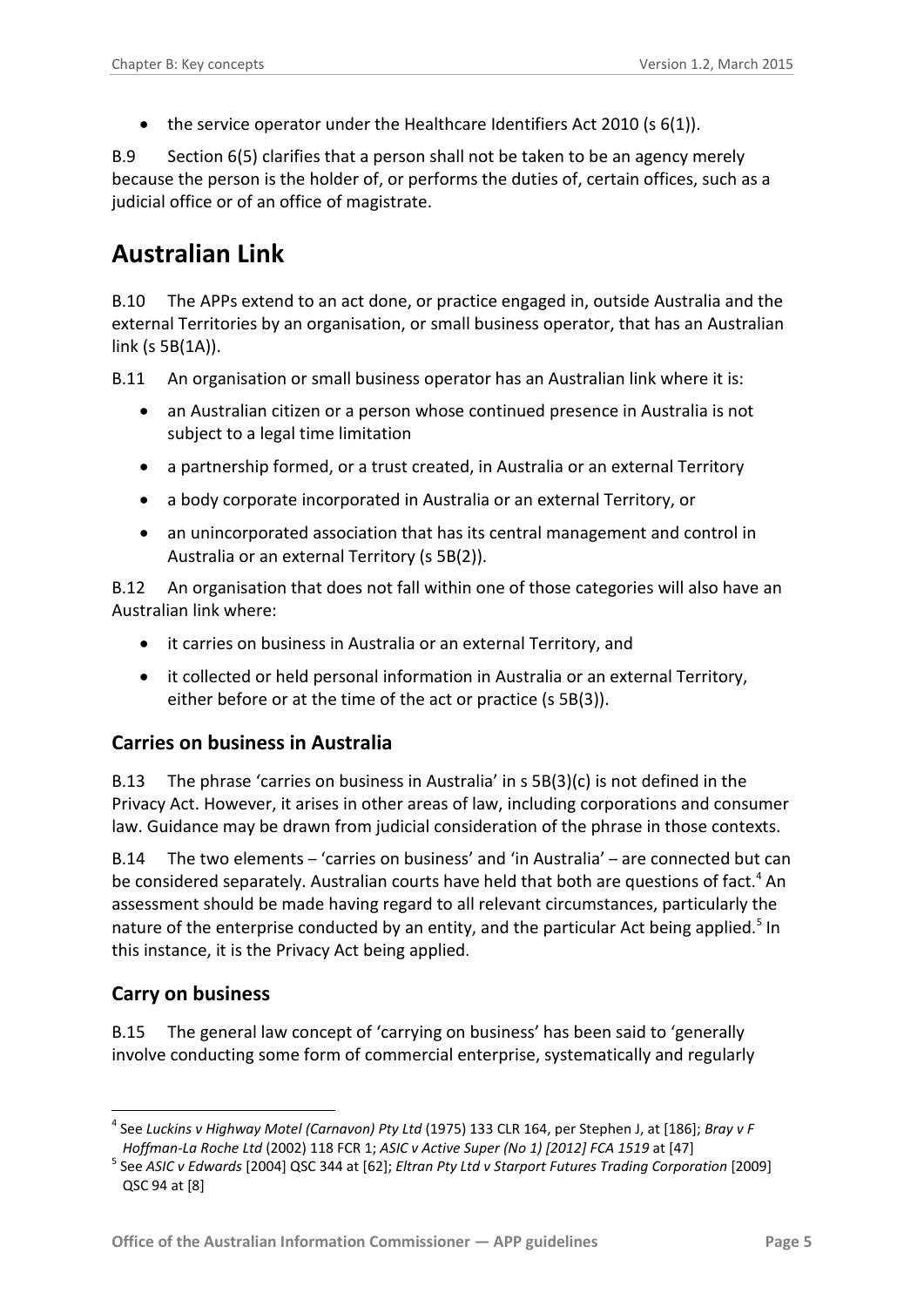with a view to profit'<sup>[6](#page-5-1)</sup>; or to embrace 'activities undertaken as a commercial enterprise in the nature of a going concern, that is, activities engaged in for the purpose of profit on a continuous and repetitive basis'. [7](#page-5-2)

B.16 The focus of those definitions upon conducting or establishing a commercial enterprise for the purpose of profit is important. Nevertheless, a necessary modification of the concept in the context of the Privacy Act is that the Act can apply to a non-profit entity that is an 'organisation' as defined in s 6C(1). As to those entities, the more important element may be the repetition of commercial acts on a systematic or continuing basis as part of the activities of the entity.

#### <span id="page-5-0"></span>**In Australia**

-

B.17 Whether a business is carried on 'in Australia' focusses upon whether activity is undertaken in Australia as part of the entity's business. There is 'a need for some physical activity in Australia through human instrumentalities, being activity that itself forms part of the course of conducting business'.<sup>[8](#page-5-3)</sup> However, as noted in another decision, 'provided that there are acts within Australia which are part of the company's business, the company will be doing business in Australia although the bulk of its business is conducted elsewhere and it maintains no office in Australia'.<sup>[9](#page-5-4)</sup>

B.18 An important consideration in applying this territorial requirement in the context of the Privacy Act is that the Act, though technologically-neutral, operates in an environment where personal information is regularly collected, held, used and disclosed online by organisations that may simultaneously carry on business through the web in many countries. In addition, an object of the Privacy Act is to 'promote the protection of the privacy of individuals' (s 2A(a)), which requires that regard be had to contemporary and practical circumstances.

B.19 In this context, factors that may be considered in assessing if an entity carries on business in Australia include whether:

- the entity has a place of business in Australia
- people who undertake business acts for the entity are located in Australia for example, an entity may carry on business in Australia where an agent acting on its behalf carries on its business from some fixed place in Australia<sup>[10](#page-5-5)</sup>
- the entity has a website that offers goods or services to countries including Australia
- Australia is one of the countries on the drop-down menu appearing on the entity's website

<span id="page-5-2"></span><span id="page-5-1"></span> $^6$  Gebo Investments (Labuan) Ltd v Signatory Investments Pty Ltd [\[2005\] NSWSC 544,](http://www.austlii.edu.au/au/cases/nsw/supreme_ct/2005/544.html) at [38]<br><sup>7</sup> Hope v Council of the City of Bathurst (1980) [144 CLR 1](http://austlii.edu.au/au/cases/cth/HCA/144clr1.html) at [8]. For a discussion of the indicia of a 'business', see On Call Interpreters and Translators Agency Pty Ltd v Commissioner of Taxation (No 3) [2011] FCA 366

<span id="page-5-3"></span>at [217] – [281]<br>
<sup>8</sup> Gebo Investments (Labuan) Ltd v Signatory Investments Pty Ltd [\[2005\] NSWSC 544](http://www.austlii.edu.au/au/cases/nsw/supreme_ct/2005/544.html) at [33]<br>
<sup>9</sup> Australian Securities and Investments Commission v ActiveSuper Pty Ltd (No 1) [2012] FCA 1519 at [47]<br>
<sup>10</sup>

<span id="page-5-5"></span><span id="page-5-4"></span>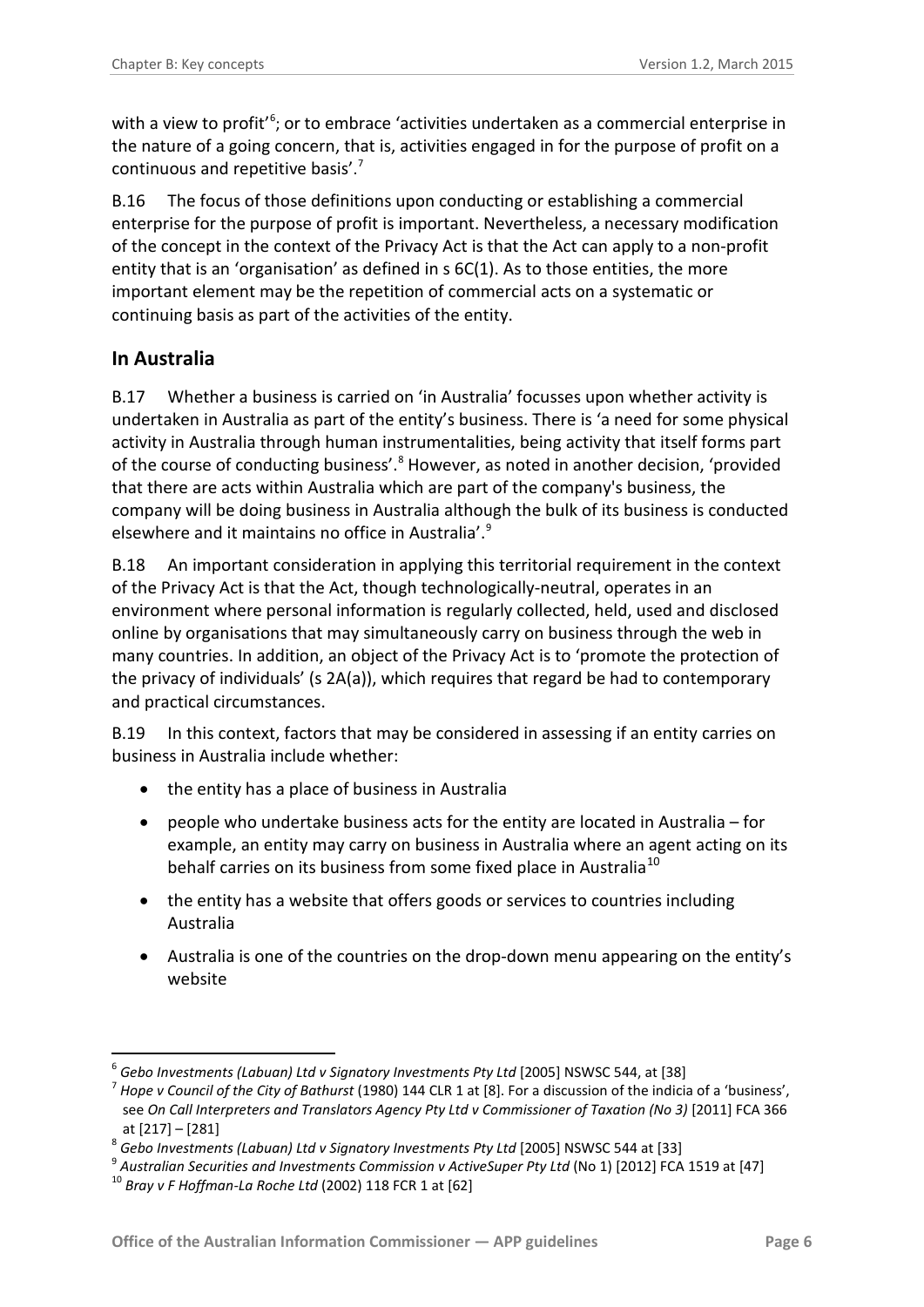- web content that forms part of carrying on the business, was uploaded by or on behalf of the entity, in Australia
- business or purchase orders are assessed or acted upon in Australia
- $\bullet$  the entity is the registered proprietor of trademarks in Australia.<sup>[11](#page-6-2)</sup>

B.20 The presence or absence of one of these factors may not be determinative in assessing whether an entity carries on business in Australia. For example, where an entity does not have a place of business in Australia, this does not necessarily mean that it does not carry on business in Australia.

B.21 An entity will not generally be regarded as carrying on business in Australia solely on the basis that a purchase order can be placed in Australia or that it has a website that can be accessed from Australia.<sup>[12](#page-6-3)</sup>

#### <span id="page-6-0"></span>**Personal information collected 'in Australia'**

B.22 Personal information is collected 'in Australia' under s 5B(3)(c), if it is collected from an individual who is physically present in Australia or an external Territory, regardless of where the collecting entity is located or incorporated. An example is the collection of personal information from an individual who is physically located in Australia or an external Territory, via a website that is hosted outside Australia. This applies even if the website is owned by a company that is located outside of Australia or that is not incorporated in Australia.<sup>13</sup>

# <span id="page-6-1"></span>**Collects**

B.23 An APP entity collects personal information 'only if the entity collects the personal information for inclusion in a record or generally available publication' ( $s$  6(1)).

B.24 The term 'record' is defined in s 6(1) and includes a document or an electronic or other device. Some items are excluded from the definition, such as anything kept in a library, art gallery or museum for the purposes of reference, study or exhibition, and Commonwealth records in the open access period.

B.25 The term 'generally available publication' is defined in s 6(1) to mean a 'magazine, book, article, newspaper or other publication that is, or will be, generally available to members of the public', regardless of the form in which it is published and whether it is available on payment of a fee.

B.26 An APP entity does not collect personal information where that information is acquired but not included in a record or generally available publication. For example, a newspaper article containing personal information will not be 'collected' by the entity unless, for example, a clipping of the article is kept and stored with other documents held by the entity or the article is scanned and saved into the entity's electronic database.

<span id="page-6-2"></span> $11$  Australian Wool Innovation Ltd v Newkirk (no 3) [2005] FCA 1308 at [34]

<span id="page-6-4"></span><span id="page-6-3"></span><sup>&</sup>lt;sup>12</sup> Gebo Investments (Labuan) Ltd v Signatory Investments Pty Ltd [\[2005\] NSWSC 544](http://www.austlii.edu.au/au/cases/nsw/supreme_ct/2005/544.html)<br><sup>13</sup> Explanatory Memorandum, Privacy Amendment (Enhancing Privacy Protection) Bill 2012, p 218.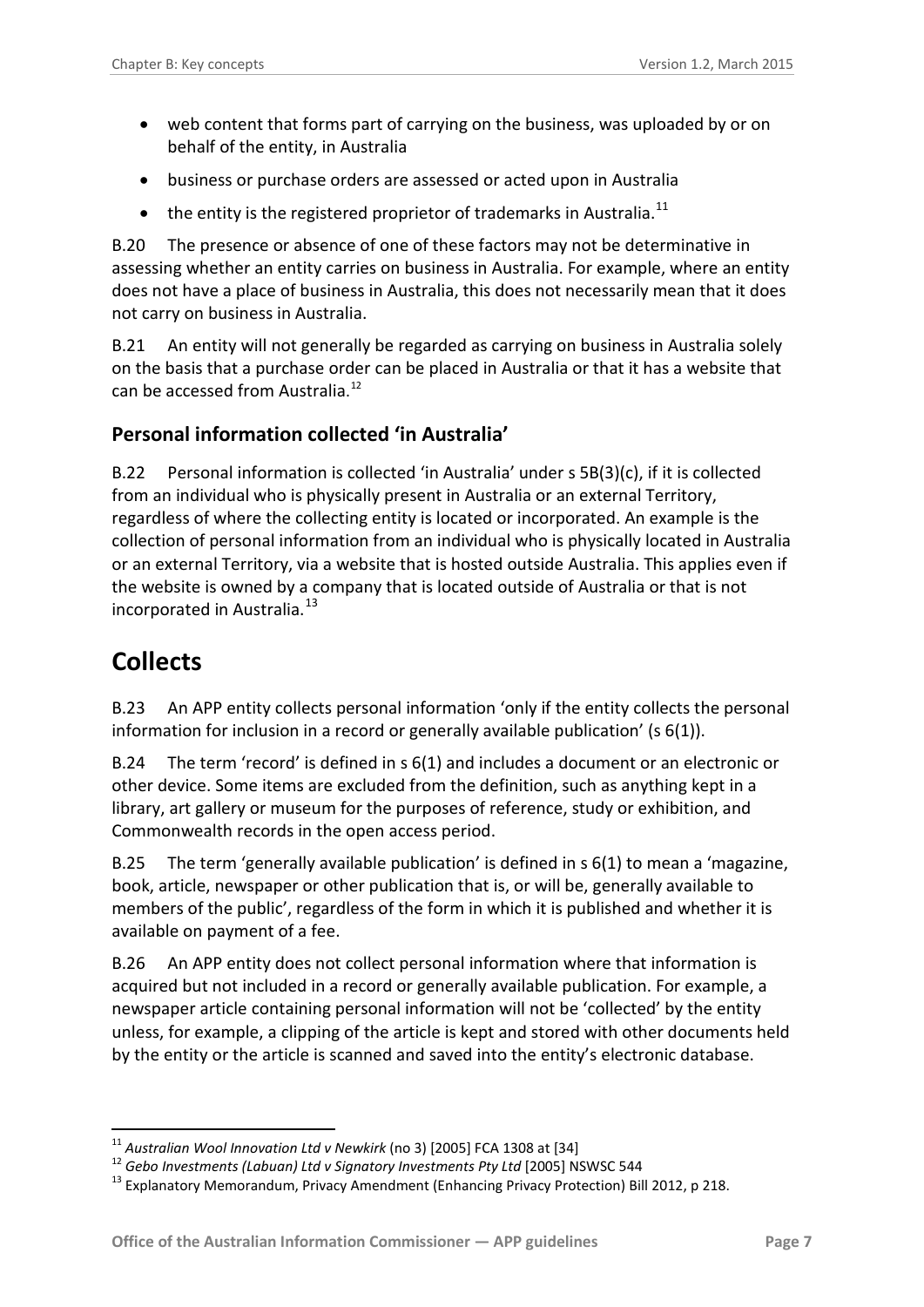B.27 The concept of 'collection' applies broadly, and includes gathering, acquiring or obtaining personal information from any source and by any means, including from:

- individuals
- other entities
- generally available publications
- surveillance cameras, where an individual is identifiable or reasonably identifiable
- information associated with web browsing, such as personal information collected by cookies $^{14}$  $^{14}$  $^{14}$
- biometric technology, such as voice or facial recognition.

B.28 Collection may also take place when an APP entity generates personal information from other data it holds, such as the generation of an audit log.

### <span id="page-7-0"></span>**Commonwealth record**

-

B.29 A 'Commonwealth record' has the same meaning as in the *Archives Act 1983* (Archives Act) (s 6(1)).

- B.30 The Archives Act states that a 'Commonwealth record' means:
	- a record<sup>[15](#page-7-2)</sup> that is the property of the Commonwealth or a Commonwealth institution, or
	- a record that is deemed to be a Commonwealth record either by a regulation made under the Archives Act or under s 22 of the Archives Act (which applies to records kept by a Royal Commission or Commission of inquiry) (s 3(1)).
- B.31 Some categories of records are excluded from that definition:
	- 'exempt material', which includes, for example, material included in the memorial collection of the Australian War Memorial, an[d material](http://www.austlii.edu.au/au/legis/cth/consol_act/aa198398/s3.html%23material) included in the collections maintained by the National Library of Australia, the National Gallery of Australia, the National Portrait Gallery of Australia, and the National Museum of Australia
	- a register or guide maintained by the Archives, namely, the Australian National Register of Records, Australian National Guide to Archival Material or Australian National Register of Research Involving Archives (see Part VIII, Archives Act).

<span id="page-7-1"></span> $14$  Analytical information collected from cookies (e.g., the number of times a page was visited) will not be personal information under the Privacy Act unless an individual is reasonably identifiable (see paragraphs

<span id="page-7-2"></span>B.85[–B.96](#page-20-3) below).<br><sup>15</sup> 'Record' is defined in s 3(1) of the Archives Act as 'a document, or an object, in any form (including any electronic form) that is, or has been, kept by reason of: (a) any information or matter that it contains or that can be obtained from it; or (b) its connection with any event, person, circumstance or thing'.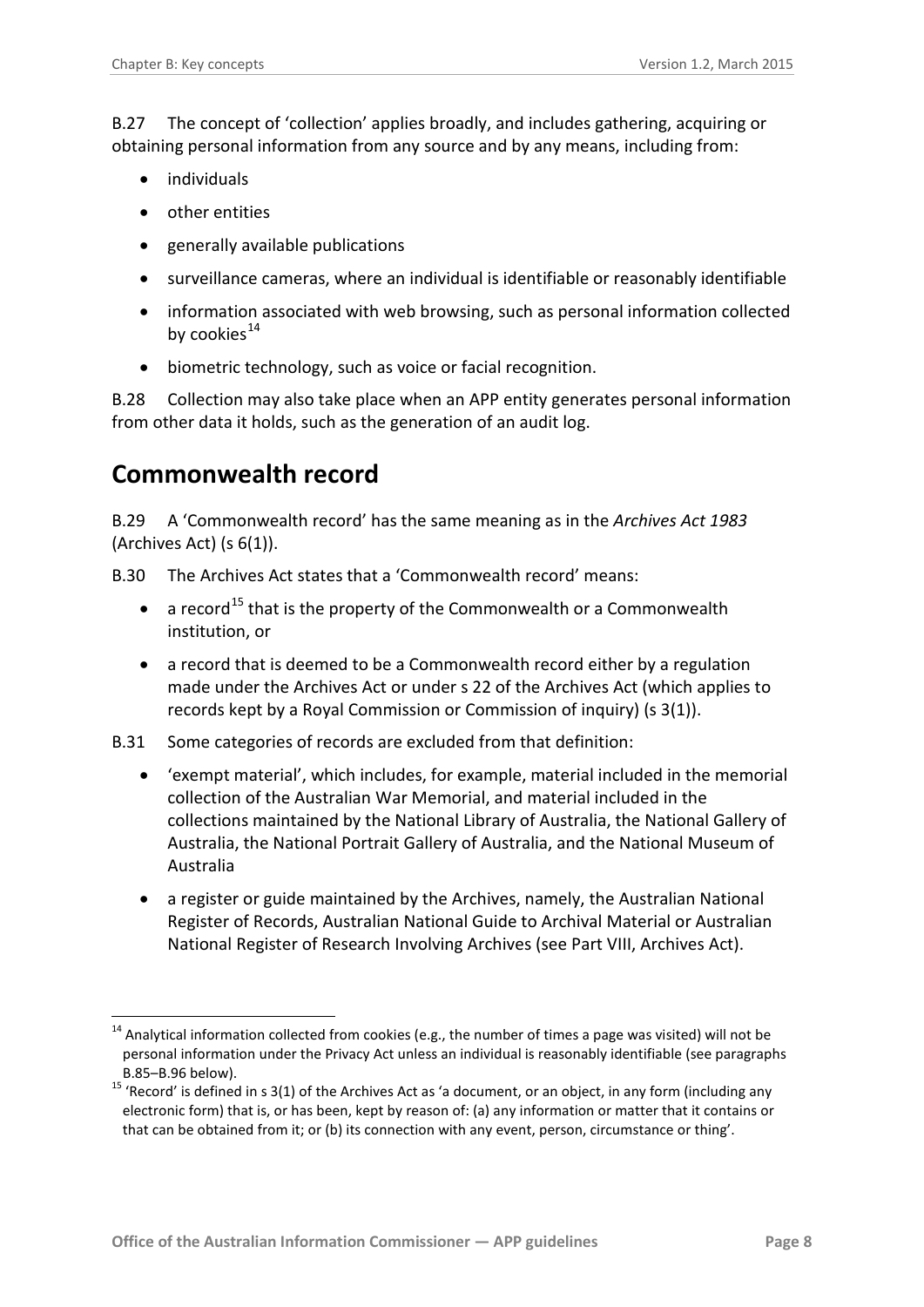B.32 It is likely that all or most personal information collected or received by an agency will be included in a 'Commonwealth record'. Where an organisation is a contracted service provider under a Commonwealth contract, the records collected, received or held by that organisation under the contract may also be Commonwealth records.

B.33 APPs 4.3 and 11.2 require the destruction or de-identification of personal information in certain circumstances (see Chapters 4 and 11). These requirements do not apply to information contained in a Commonwealth record. Retention, destruction and alteration of Commonwealth records is governed by the Archives Act. A Commonwealth record can, as a general rule, only be destroyed or altered in accordance with s 24 of the Archives Act. The grounds on which this may be done include with the permission of the National Archives of Australia (as set out in a records disposal authority) or in accordance with 'normal administrative practice'. Further information about Archives Act requirements is available from the National Archives of Australia at <www.naa.gov.au>.

# <span id="page-8-0"></span>**Consent**

B.34 Consent is relevant to the operation of a number of APPs. In some, consent is an exception to a general prohibition against personal information being handled in a particular way (for example, APPs 3.3(a) and 6.1(a)). In others, consent provides authority to handle personal information in a particular way (for example, APPs 7.3, 7.4 and 8.2(b)).

B.35 Consent means 'express consent or implied consent' (s 6(1)). The four key elements of consent are:

- the individual is adequately informed before giving consent
- the individual gives consent voluntarily
- the consent is current and specific, and
- the individual has the capacity to understand and communicate their consent.

#### <span id="page-8-1"></span>**Express or implied consent**

B.36 Express consent is given explicitly, either orally or in writing. This could include a handwritten signature, an oral statement, or use of an electronic medium or voice signature to signify agreement.

B.37 Implied consent arises where consent may reasonably be inferred in the circumstances from the conduct of the individual and the APP entity.

B.38 An APP entity should not assume that an individual has consented to a collection, use or disclosure that appears to be advantageous to that person. Nor can an entity establish implied consent by asserting that if the individual knew about the benefits of the collection, use or disclosure, they would probably consent to it.

B.39 Generally, it should not be assumed that an individual has given consent on the basis alone that they did not object to a proposal to handle personal information in a particular way. An APP entity cannot infer consent simply because it provided an individual with notice of a proposed collection, use or disclosure of personal information. It will be difficult for an entity to establish that an individual's silence can be taken as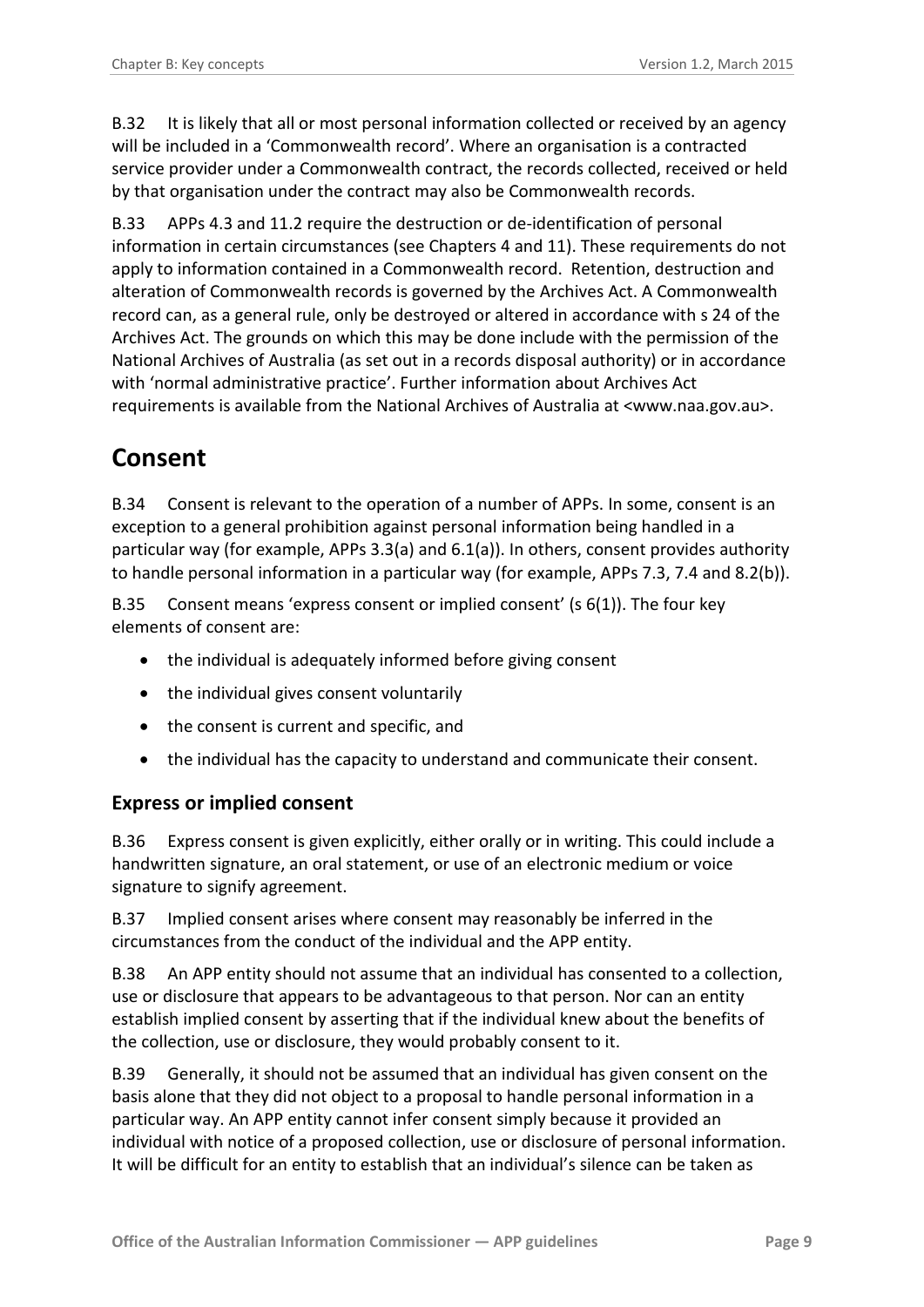consent. Consent may not be implied if an individual's intent is ambiguous or there is reasonable doubt about the individual's intention.

B.40 Use of an opt-out mechanism to infer an individual's consent will only be appropriate in limited circumstances, as the individual's intention in failing to opt-out may be ambiguous. An APP entity will be in a better position to establish the individual's implied consent the more that the following factors, where relevant, are met:

- the opt out option was clearly and prominently presented
- it is likely that the individual received and read the information about the proposed collection, use or disclosure, and the option to opt out
- the individual was given information on the implications of not opting out
- the opt out option was freely available and not bundled with other purposes
- it was easy for the individual to exercise the option to opt out, for example, there was little or no financial cost or effort required by the individual
- the consequences of failing to opt out are not serious
- an individual who opts out at a later time will, as far as practicable, be placed in the position as if they had opted out earlier.

B.41 An APP entity should generally seek express consent from an individual before handling the individual's sensitive information, given the greater privacy impact this could have.

B.42 An APP entity should as far as practicable implement procedures and systems to obtain and record consent. This may resolve any doubt about whether consent was given (either on the basis of express or implied consent).

#### <span id="page-9-0"></span>**Voluntary**

B.43 Consent is voluntary if an individual has a genuine opportunity to provide or withhold consent. Consent is not voluntary where there is duress, coercion or pressure that could overpower the person's will.

B.44 Factors relevant to deciding whether consent is voluntary include:

- the alternatives open to the individual, if they choose not to consent
- the seriousness of any consequences if an individual refuses to consent
- any adverse consequences for family members or associates of the individual if the individual refuses to consent.

#### <span id="page-9-1"></span>*Bundled consent*

B.45 Bundled consent refers to the practice of an APP entity 'bundling' together multiple requests for an individual's consent to a wide range of collections, uses and disclosures of personal information, without giving the individual the opportunity to choose which collections, uses and disclosures they agree to and which they do not.

B.46 This practice has the potential to undermine the voluntary nature of the consent. If a bundled consent is contemplated, an APP entity could consider whether: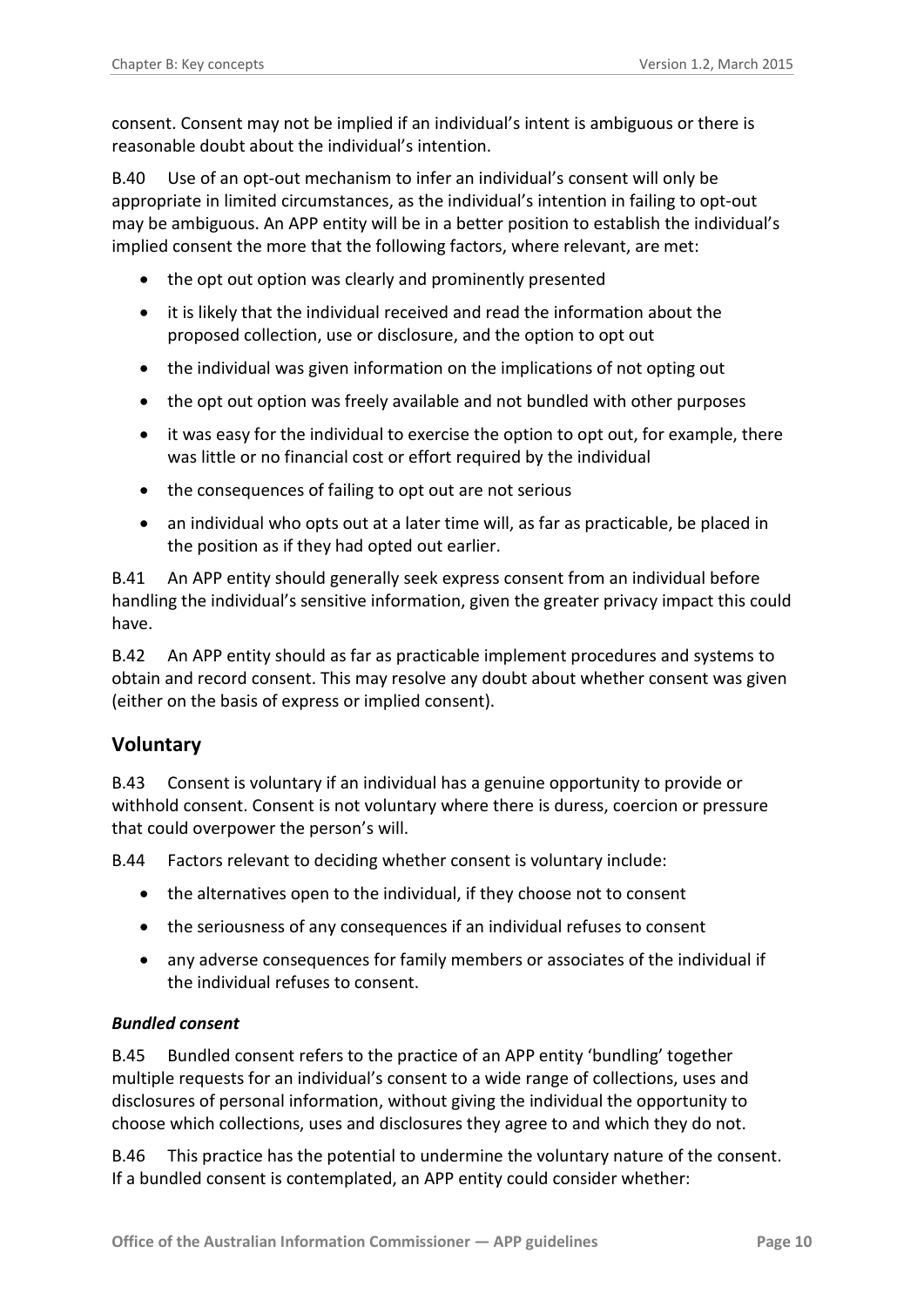- it is practicable and reasonable to give the individual the opportunity to refuse consent to one or more proposed collections, uses and/or disclosures
- the individual will be sufficiently informed about each of the proposed collections, uses and/or disclosures
- the individual will be advised of the consequences (if any) of failing to consent to one or more of the proposed collections, uses and/or disclosures (see also, discussion of 'informed' below).

#### <span id="page-10-0"></span>**Informed**

B.47 An individual must be aware of the implications of providing or withholding consent, for example, whether access to a service will be denied if consent is not given to collection of a specific item of personal information. An APP entity should ensure that an individual is properly and clearly informed about how their personal information will be handled, so they can decide whether to give consent (see also, discussion of 'capacity' below). The information should be written in plain English, without legal or industry jargon.

#### <span id="page-10-1"></span>**Current and specific**

B.48 An APP entity should generally seek consent from an individual for collection and proposed uses and disclosures of personal information at the time the information is collected. Alternatively, if consent was not sought at the time of collection, or that consent did not cover a proposed use or disclosure, an entity should seek the individual's consent at the time of the use or disclosure.

B.49 Consent given at a particular time in particular circumstances cannot be assumed to endure indefinitely. It is good practice to inform the individual of the period for which the consent will be relied on in the absence of a material change of circumstances.

B.50 An APP entity should not seek a broader consent than is necessary for its purposes, for example, consent for undefined future uses, or consent to 'all legitimate uses or disclosures' (see also, discussion of 'bundled consent' above). When seeking consent, an entity should describe the purpose to which it relates. The level of specificity required will depend on the circumstances, including the sensitivity of the personal information.

B.51 An individual may withdraw their consent at any time, and this should be an easy and accessible process. Once an individual has withdrawn consent, an APP entity can no longer rely on that past consent for any future use or disclosure of the individual's personal information. Individuals should be made aware of the potential implications of withdrawing consent, such as no longer being able to access a service.

#### <span id="page-10-2"></span>**Capacity**

B.52 An individual must have the capacity to consent. This means that the individual is capable of understanding the nature of a consent decision, including the effect of giving or withholding consent, forming a view based on reasoned judgement and how to communicate a consent decision. An APP entity can ordinarily presume that an individual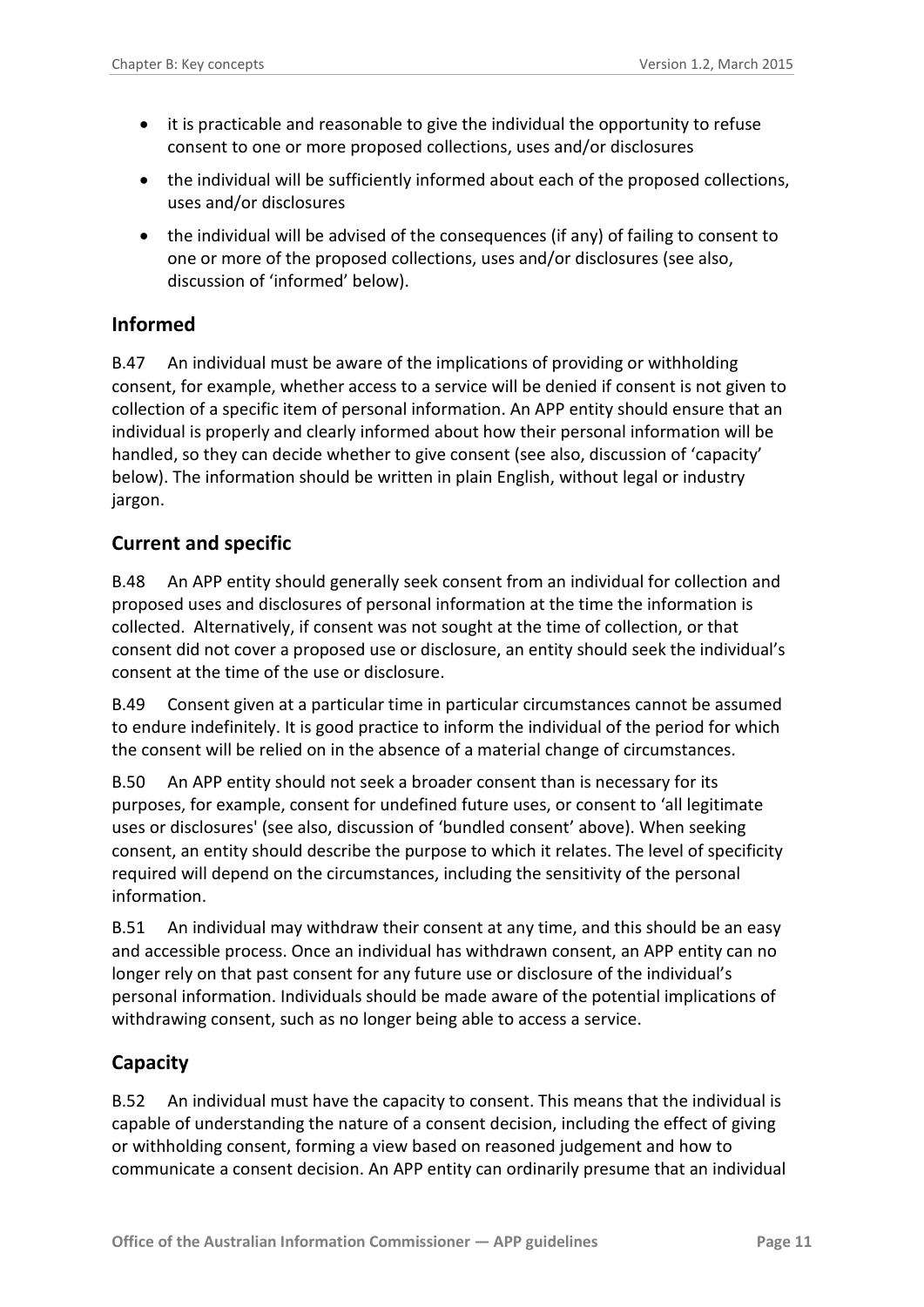has the capacity to consent, unless there is something to alert it otherwise, for example, the individual is a child or young person (see below). If an entity is uncertain as to whether an individual has capacity to consent at a particular time, it should not rely on any statement of consent given by the individual at that time.

B.53 Issues that could affect an individual's capacity to consent include:

- age
- physical or mental disability
- temporary incapacity, for example during a psychotic episode, a temporary psychiatric illness, or because the individual is unconscious, in severe distress or suffering dementia
- limited understanding of English.

B.54 An APP entity should consider whether any such issue could be addressed by providing the individual with appropriate support to enable them to have capacity to consent. If an individual does not have capacity to consent, even with support or the provision of additional resources such as an interpreter or alternative communication methods, and consent is required, an entity should consider who can act on the individual's behalf. Options include:

- a guardian
- someone with an enduring power of attorney
- a person recognised by other relevant laws, for example in NSW, a 'person responsible' under the *Guardianship Act 1987 (NSW)* (this may be an individual's spouse, partner, carer, family member or close friend), or
- a person who has been nominated in writing by the individual while they were capable of giving consent.

B.55 An individual who lacks the capacity to consent should nevertheless be involved, as far as practicable, in any decision-making process. To the extent practicable in the circumstances, an APP entity should ensure that privacy issues are discussed with individuals who have impaired decision making capacity in a way that is understandable and comprehensible.

#### <span id="page-11-0"></span>*Children and young people*

B.56 The Privacy Act does not specify an age after which individuals can make their own privacy decisions. An APP entity will need to determine on a case-by-case basis whether an individual under the age of 18 has the capacity to consent.

B.57 As a general principle, an individual under the age of 18 has capacity to consent when they have sufficient understanding and maturity to understand what is being proposed. In some circumstances, it may be appropriate for a parent or guardian to consent on behalf of a young person, for example, if the child is young or lacks the maturity or understanding to do so themselves.

B.58 If it is not practicable or reasonable for an APP entity to assess the capacity of individuals under the age of 18 on a case-by-case basis, the entity may presume that an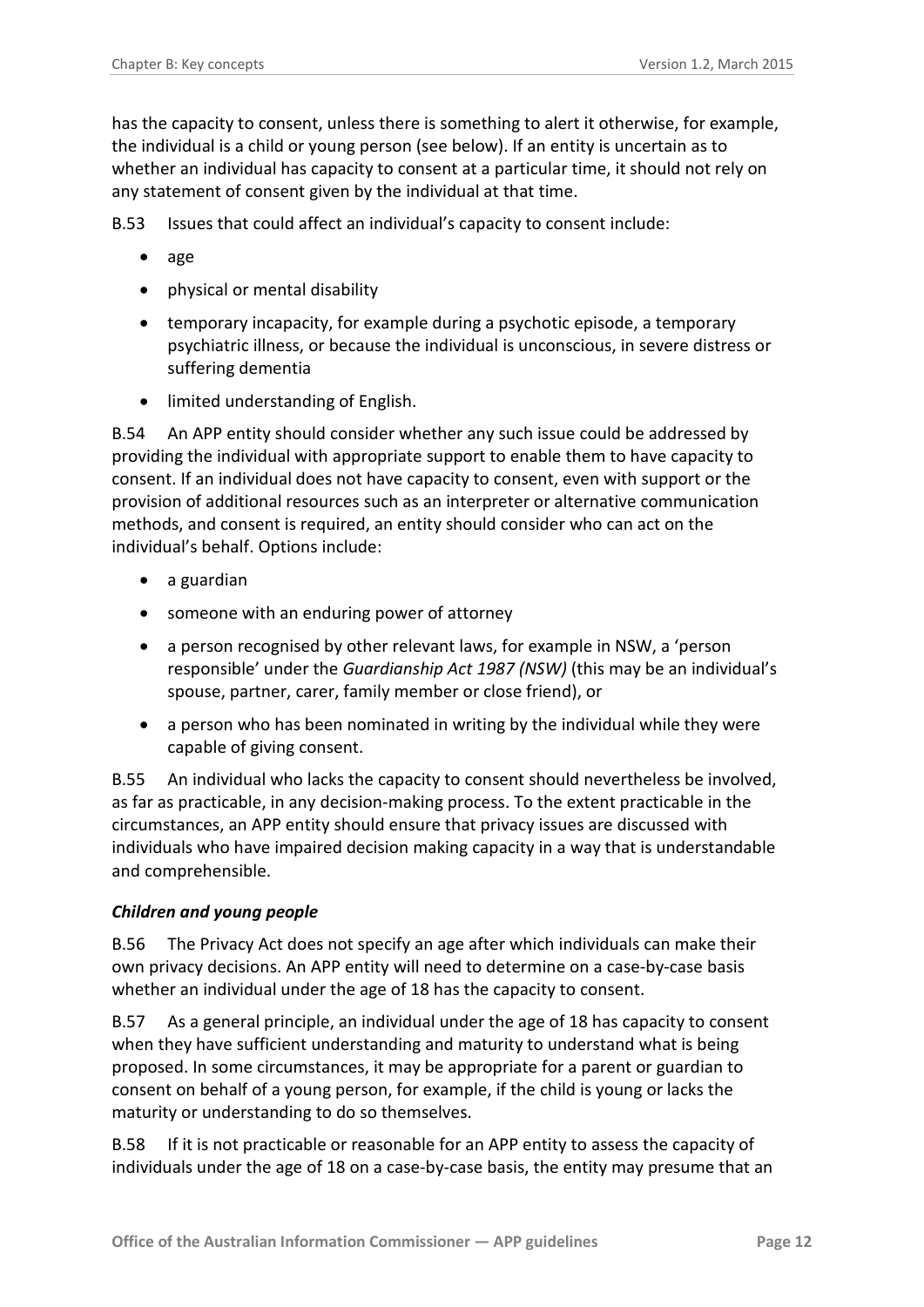individual aged 15 or over has capacity to consent, unless there is something to suggest otherwise. An individual aged under 15 is presumed not to have capacity to consent.

### <span id="page-12-0"></span>**De-identification**

<span id="page-12-5"></span>B.59 Personal information is de-identified 'if the information is no longer about an identifiable individual or an individual who is reasonably identifiable' (s 6(1)). Deidentified information is not 'personal information' (see paragraphs [B.85](#page-18-2)[–B.96\)](#page-20-3).

B.60 De-identification involves removing or altering information that identifies an individual or is reasonably likely to do so. Generally, de-identification includes two steps:

- removing personal identifiers, such as an individual's name, address, date of birth or other identifying information, and
- removing or altering other information that may allow an individual to be identified, for example, because of a rare characteristic of the individual, or a combination of unique or remarkable characteristics that enable identification.

B.61 De-identification may not altogether remove the risk that an individual can be reidentified. There may, for example, be a possibility that another dataset or other information could be matched with the de-identified information. The risk of reidentification must be actively assessed and managed to mitigate this risk. Relevant factors to consider when determining whether information has been effectively deidentified could include the cost, difficulty, practicality and likelihood of re-identification.<sup>[16](#page-12-2)</sup>

B.62 For more information on when and how to de-identify information, and how to manage and mitigate the risk of re-identification, see *Privacy Business Resource 4 — Deidentification of Data and Information* and *Information Policy Agency Resource 1 — Deidentification of Data and Information*. [17](#page-12-3)

### <span id="page-12-1"></span>**Disclosure**

<span id="page-12-6"></span>B.63 Disclosure is not defined in the Privacy Act.

B.64 An APP entity discloses personal information when it makes it accessible or visible to others outside the entity and releases the subsequent handling of the personal information from its effective control. This focuses on the act done by the disclosing party, and not on the actions or knowledge of the recipient. Disclosure, in the context of the Privacy Act, can occur even where the personal information is already known to the recipient.<sup>[18](#page-12-4)</sup>

B.65 The release may be a proactive release, a release in response to a specific request, an accidental release or an unauthorised release by an employee.

<span id="page-12-2"></span><sup>&</sup>lt;sup>16</sup> Explanatory Memorandum, Privacy Amendment (Enhancing Privacy Protection) Bill 2012, p 60.<br><sup>17</sup> OAIC, *Privacy Business Resource 4 — De-identification of Data and Information and <i>Information Policy* -

<span id="page-12-4"></span><span id="page-12-3"></span>*Agency Resource 1 — De-identification of Data and Information,* OAIC website <www.oaic.gov.au>. <sup>18</sup> For a similar approach to interpreting 'disclosure', see *Pratt Consolidated Holdings Pty Ltd v* 

*Commissioner of Taxation* [2011] AATA 907 at [112] – 119]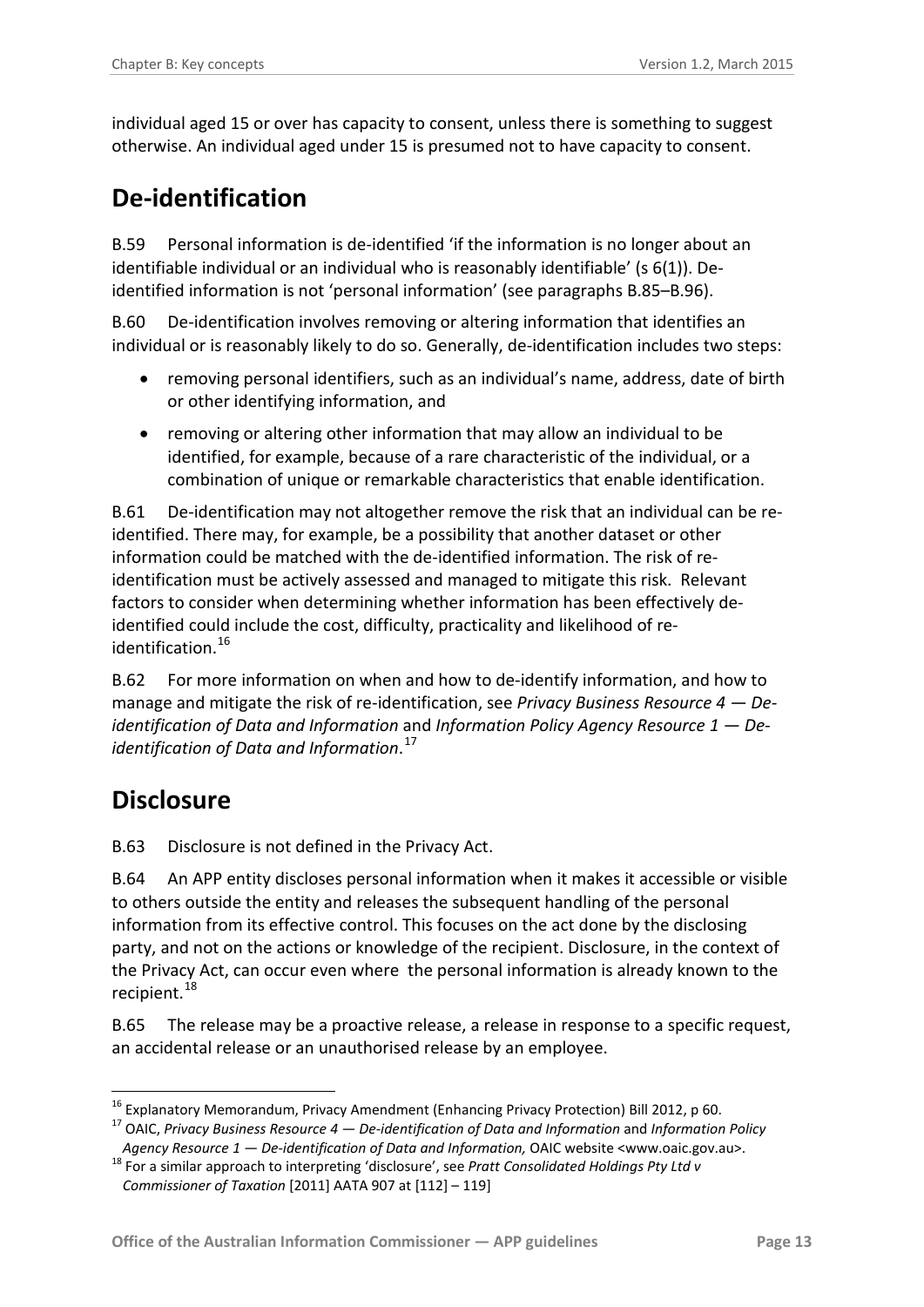- B.66 Examples include where an APP entity:
	- shares a copy of personal information with another entity or individual
	- discloses personal information to themselves, but in their capacity as a different entity
	- publishes personal information whether intentionally or not<sup>[19](#page-13-0)</sup> and it is accessible to another entity or individual
	- accidentally provides personal information to an unintended recipient<sup>[20](#page-13-1)</sup>
	- displays a computer screen so that the personal information can be read by another entity or individual, for example at a reception counter or in an office.

B.67 Where an APP entity engages a contractor to perform services on its behalf, the provision of personal information to that contractor will in most circumstances be a disclosure (see paragraph [B.144](#page-28-0) for the limited circumstances where it will be a 'use').

<span id="page-13-4"></span>B.68 'Disclosure' is a separate concept from:

- 'unauthorised access' which is addressed in APP 11. An APP entity is not taken to have disclosed personal information where a third party intentionally exploits the entity's security measures and gains unauthorised access to the information. $^{21}$  $^{21}$  $^{21}$ Examples include unauthorised access following a cyber-attack<sup>[22](#page-13-3)</sup> or a theft, including where the third party then makes that personal information available to others outside the entity. However, where a third party gains unauthorised access, the entity may breach APP 11 if it did not take reasonable steps to protect the personal information from unauthorised access (see Chapter 11 (APP 11))
- 'use', which is discussed in paragraphs [B.142](#page-27-1)[–B.144](#page-28-0) below. The concept of 'use' encompasses information handling and management activities occurring within an entity's effective control, for example, when staff of an entity access, read, exchange or make decisions based on personal information the entity holds.

<span id="page-13-5"></span>B.69 In a number of APPs the same requirements apply to the 'use' or 'disclosure' of personal information (for example, APP 6.1 (see Chapter 6), APP 7 (see Chapter 7), APP 9.2 (see Chapter 9) and APP 10.2 (see Chapter 10)). For these, it is not necessary to distinguish between a 'use' and a 'disclosure'. However, the distinction is relevant to the following principles and exceptions that only apply to the 'disclosure' of personal information, and not to its 'use':

• section 16B(5) (see Chapter D)

1

• APP 1.4(f) and (g) (see Chapter 1)

<span id="page-13-0"></span><sup>19</sup> See OAIC, *Own Motion Investigation Report – Medvet SciencePty Ltd*, July 2012, OAIC website [<www.oaic.gov.au>](http://www.oaic.gov.au/); *Own Motion Investigation Report – Telstra Corporation Limited*, June 2012, OAIC

<span id="page-13-1"></span>website <<u>www.oaic.gov.au</u>>.<br><sup>20</sup> The APP entity may also breach APP 11 if it did not take reasonable steps to protect the information from this unauthorised disclosure (see APP 11, Chapter 11).<br><sup>21</sup> The actions of an employee will be attributed to the APP entity where it was carried out 'in the

<span id="page-13-3"></span><span id="page-13-2"></span>performance of the duties of the person's employment' (s 8(1)). <sup>22</sup> See OAIC, *Own Motion Investigation Report – Sony Playstation Network/ Qriocity*, September 2011, OAIC website <www.oaic.gov.au>.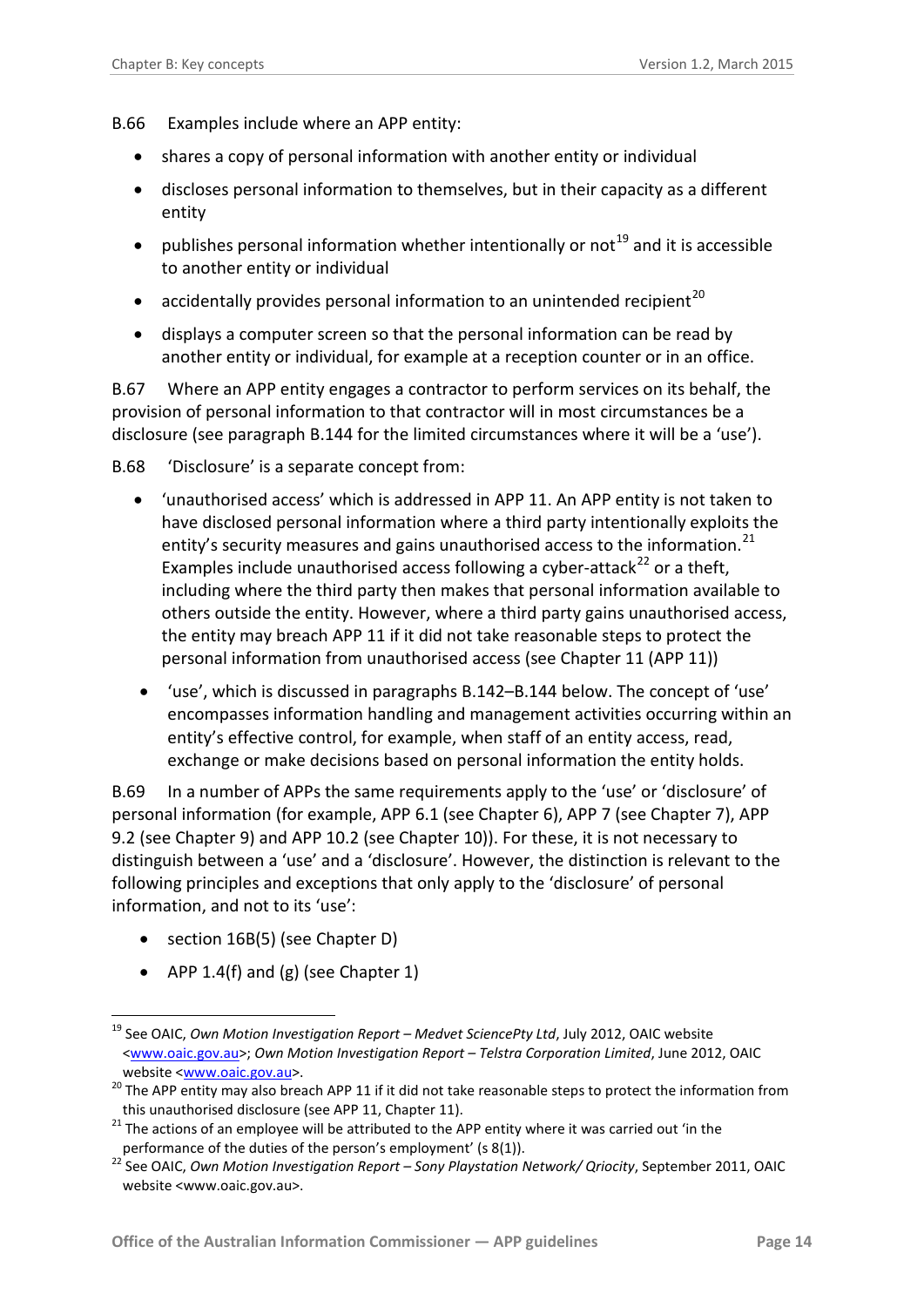- APP 5.2(f), (i) and (j) (see Chapter 5)
- APP 6.3 (see Chapter 6)
- APP 8 (see Chapter 8)
- APP  $11.1(b)$  (Chapter 11).

#### <span id="page-14-0"></span>**Enforcement body**

- <span id="page-14-1"></span>B.70 'Enforcement body' is defined to mean:
	- the Australian Federal Police
	- the Integrity Commissioner
	- the Australian Crime Commission
	- the CrimTrac Agency
	- Customs
	- the Immigration Department
	- the Australian Prudential Regulation Authority
	- the Australian Securities and Investments Commission
	- the Office of the Director of Public Prosecutions, or a similar body established under a law of a State or Territory
	- another Commonwealth agency, to the extent that it is responsible for administering, or performing a function under, a law that imposes a penalty or sanction or a prescribed law
	- another Commonwealth agency, to the extent that it is responsible for administering a law relating to the protection of the public revenue
	- a police force or service of a State or a Territory
	- the New South Wales Crime Commission
	- the Independent Commission Against Corruption of New South Wales
	- the Police Integrity Commission of New South Wales
	- the Office of Police Integrity of Victoria
	- the Crime and Misconduct Commission of Queensland
	- the Corruption and Crime Commission of Western Australia
	- another prescribed authority or body that is established under a law of a State or Territory to conduct criminal investigations or inquiries
	- a State or Territory authority, to the extent that it is responsible for administering, or performing a function under, a law that imposes a penalty or sanction or a prescribed law, or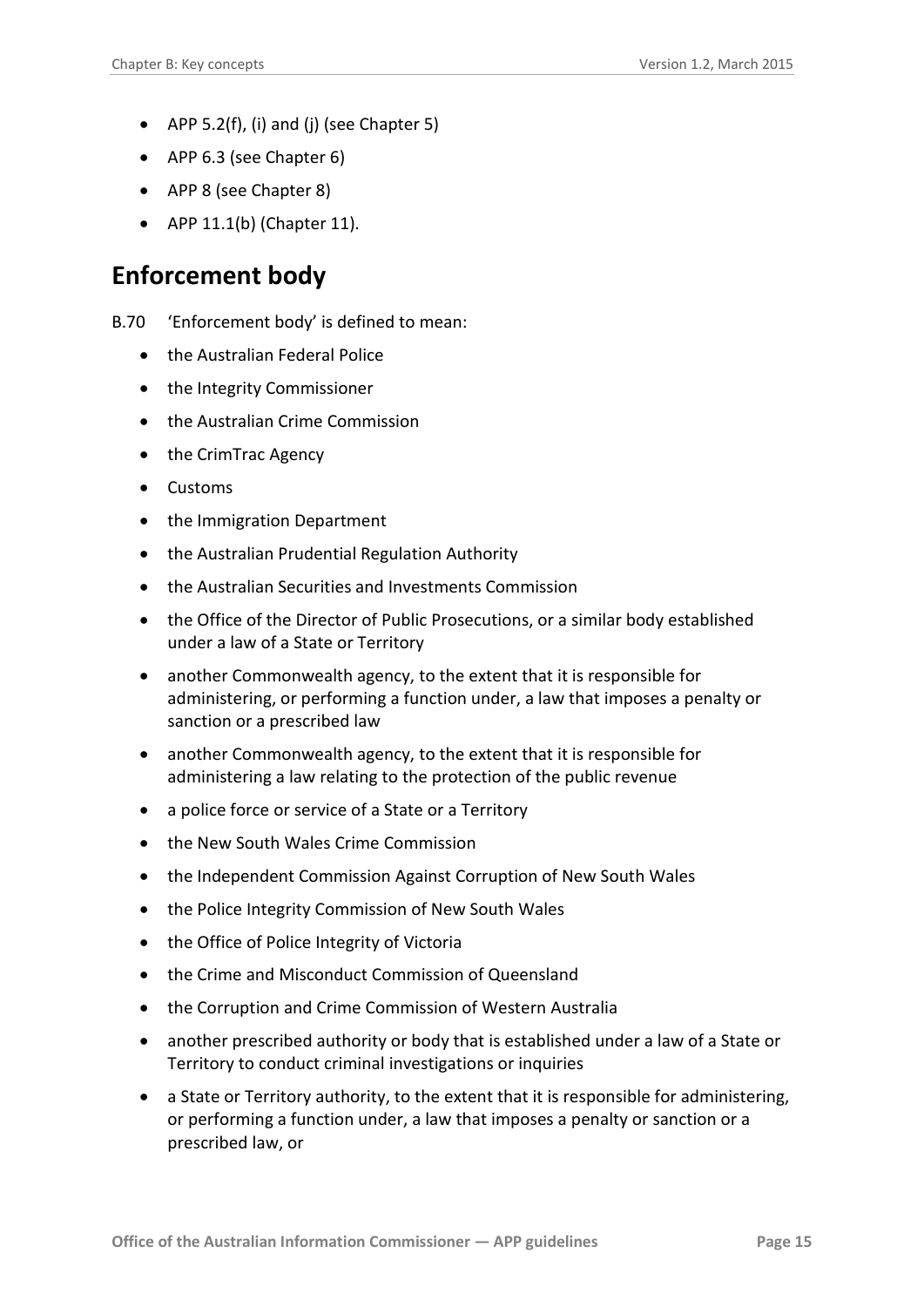• a State or Territory authority, to the extent that it is responsible for administering a law relating to the protection of the public revenue (s 6(1)).

### <span id="page-15-0"></span>**Enforcement related activities**

B.71 'Enforcement related activity' is defined to mean:

- the prevention, detection, investigation, prosecution or punishment of criminal offences or breaches of a law imposing a penalty or sanction
- the conduct of surveillance activities, intelligence gathering activities or monitoring activities
- the conduct of protective or custodial activities
- the enforcement of laws relating to the confiscation of the proceeds of crime
- the protection of the public revenue
- the prevention, detection, investigation or remedying of misconduct of a serious nature, or other conduct prescribed by the regulations
- the preparation for, or conduct of, proceedings before any court or tribunal, or the implementation of court/tribunal orders (s 6(1)).

B.72 This definition recognises that 'enforcement related activities' can include lawful surveillance, intelligence gathering or monitoring activities where there may not be an existing investigation.<sup>[23](#page-15-2)</sup> Those activities are distinct but may also overlap.

B.73 Examples of surveillance activities include optical surveillance of an individual or property where information obtained from that surveillance may lead to an investigation of a criminal offence. Examples of intelligence gathering include the collection of personal information about an individual to detect whether an offence has occurred, or to determine whether to initiate an investigation into that offence; the collection of information about whether an individual is planning to commit an offence and whether there are fellow criminal associates. Examples of monitoring activities include the monitoring by an enforcement body of a person who has presented themself to that body in compliance with a court order. $24$ 

# <span id="page-15-1"></span>**Health information**

<span id="page-15-4"></span>B.74 'Health information' is defined to mean:

- information or an opinion, that is also personal information, about:
	- o the health or a disability (at any time) of an individual, or
	- o an individual's expressed wishes about the future provision of health services to him or her, or

<span id="page-15-2"></span><sup>&</sup>lt;sup>23</sup> Addendum to the Explanatory Memorandum, Privacy Amendment (Enhancing Privacy Protection) Bill 2012, p 3. 1

<span id="page-15-3"></span><sup>24</sup> Addendum to the Explanatory Memorandum, Privacy Amendment (Enhancing Privacy Protection) Bill 2012, p 3.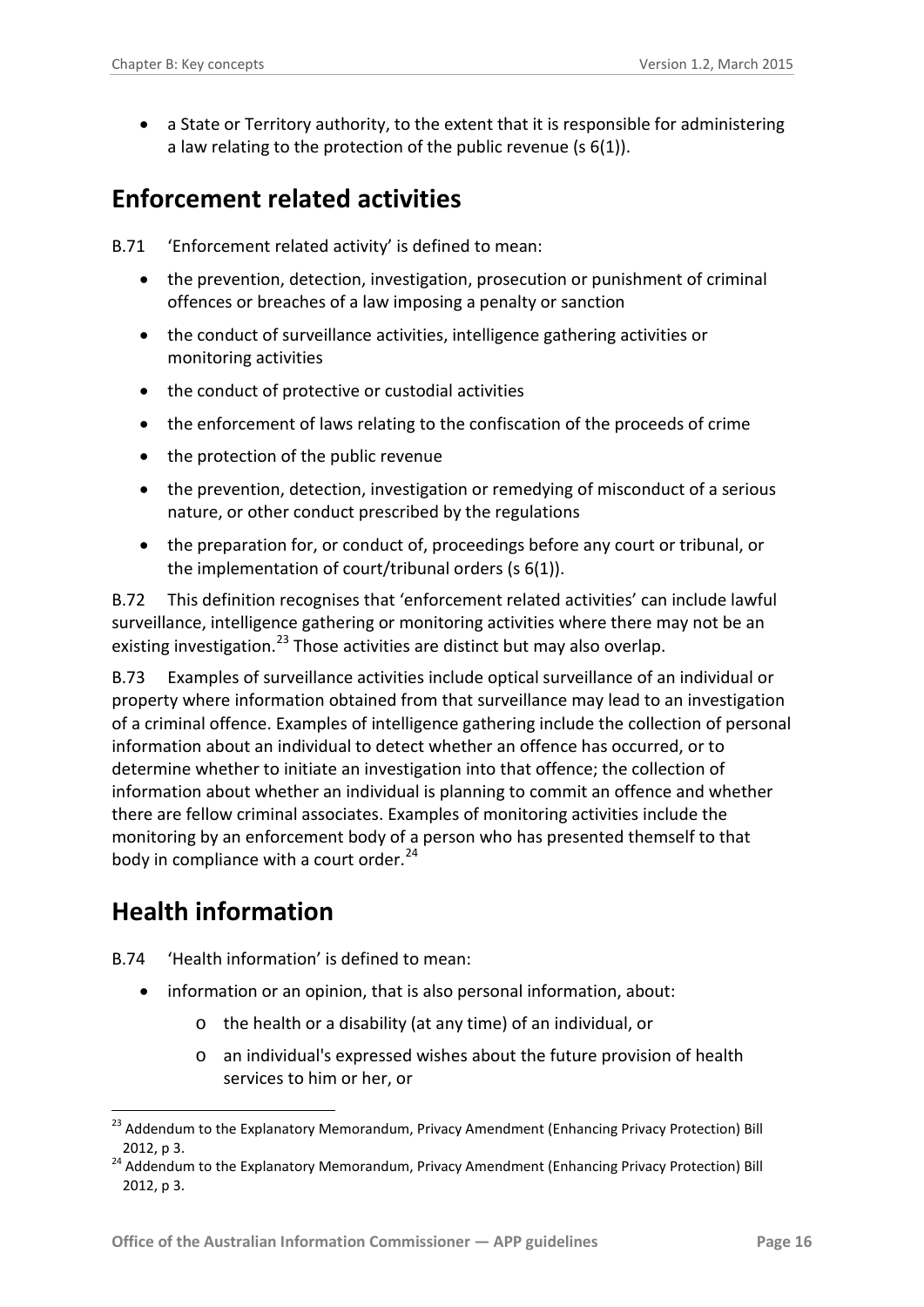- o a health service provided, or to be provided, to an individual, or
- other personal information collected to provide, or in providing, a health service, or
- other personal information about an individual collected in connection with the donation, or intended donation, by the individual of their body parts, organs or body substances, or
- genetic information about an individual in a form that is, or could be, predictive of the health of the individual or a genetic relative of the individual  $(s(6(1))$ . (Other types of genetic information that are not health information fall within the definition of 'sensitive information', discussed at paragraphs [B.138–](#page-26-3)[B.141.](#page-27-2))
- B.75 Examples of health information include:
	- information about an individual's physical or mental health
	- notes of an individual's symptoms or diagnosis and the treatment given
	- specialist reports and test results
	- appointment and billing details
	- prescriptions and other pharmaceutical purchases
	- dental records
	- records held by a fitness club about an individual
	- information about an individual's suitability for a job, if it reveals information about the individual's health
	- an individual's healthcare identifier when it is collected to provide a health service
	- any other personal information (such as information about an individual's date of birth, gender, race, sexuality, religion), collected for the purpose of providing a health service.

B.76 The definition of 'sensitive information' in s 6(1) includes health information. Sensitive information, including health information, attracts additional privacy protections compared to other types of personal information (see for example, APP 3 in Chapter 3). There are also a number of provisions and APPs that deal specifically with health information, including the 'permitted health situation' exceptions set out in s 16B (see Chapter D (Permitted health situations)).

### <span id="page-16-0"></span>**Health Service**

- B.77 'Health service' is defined to mean:
	- an activity performed in relation to an individual that is intended or claimed (expressly or otherwise) by the individual or the person performing it:
		- o to assess, record, maintain or improve the individual's health, or
		- o to diagnose the individual's illness or disability, or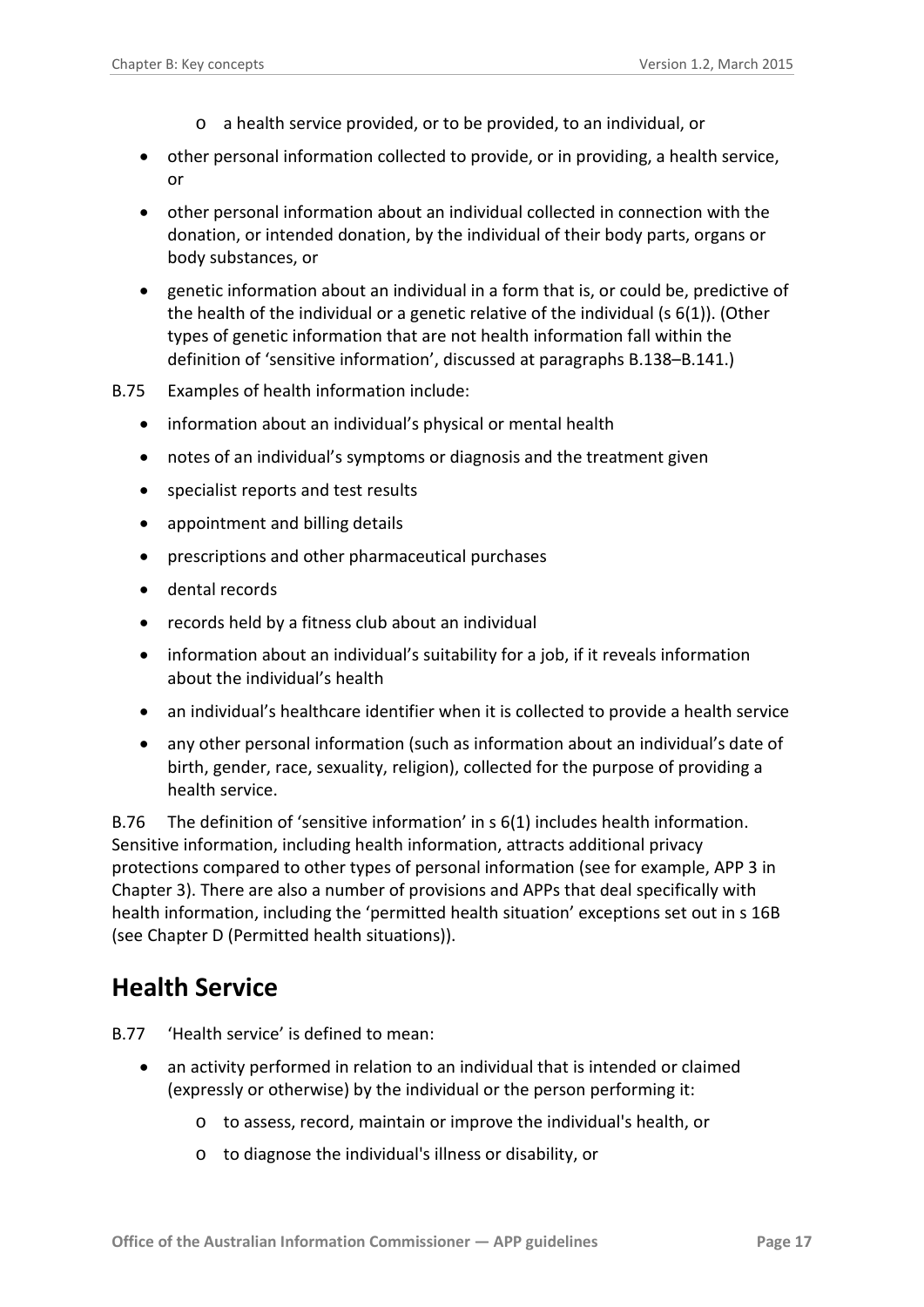- o to treat the individual's illness or disability or suspected illness or disability, or
- the dispensing or prescription of a drug or medicinal preparation by a pharmacist  $(s 6(1))$ .

<span id="page-17-2"></span>B.78 The Privacy Act generally applies to all organisations that provide a health service, including an organisation that is a small business.<sup>[25](#page-17-1)</sup> Examples of organisations that provide a health service include:

- traditional health service providers, such as private hospitals, day surgeries, medical practitioners, pharmacists and allied health professionals
- complementary therapists, such as naturopaths and chiropractors
- gyms and weight loss clinics
- child care centres, private schools and private tertiary educational institutions.

### <span id="page-17-0"></span>**Holds**

1

B.79 An APP entity 'holds' personal information if 'the entity has possession or control of a record that contains the personal information' (s 6(1)).

B.80 The term 'record' is defined in s 6(1) and includes a document or an electronic or other device. Some items are excluded from the definition, such as anything kept in a library, art gallery or museum for the purposes of reference study or exhibition and Commonwealth records in the open access period.

B.81 The term 'holds' extends beyond physical possession of a record to include a record that an APP entity has the right or power to deal with. Whether an APP entity 'holds' a particular item of personal information may therefore depend on the particular information collection, management and storage arrangements it has adopted. For example, an APP entity 'holds' personal information where:

- it physically possesses a record containing the personal information and can access that information physically or by use of an electronic device (such as decryption software)
- it has the right or power to deal with the personal information, even if it does not physically possess or own the medium on which the personal information is stored. For example, the entity has outsourced the storage of personal information to a third party but it retains the right to deal with it, including to access and amend that information.

B.82 An agency that has placed a record of personal information in the care of the National Archives of Australia, or in the custody of the Australian War Memorial, is considered to be the agency that holds the record for the purposes of the Privacy Act (s  $10(4)$ ).

<span id="page-17-1"></span> $25$  Small businesses – namely, those with an annual turnover of \$3 million or less – are generally exempt from the operation of the Privacy Act (s 6D). However, this exemption does not apply to an individual, body corporate, partnership, unincorporated association or trust that provides a health service to another individual and holds any health information except in an employee record (s 6D(4)(b)).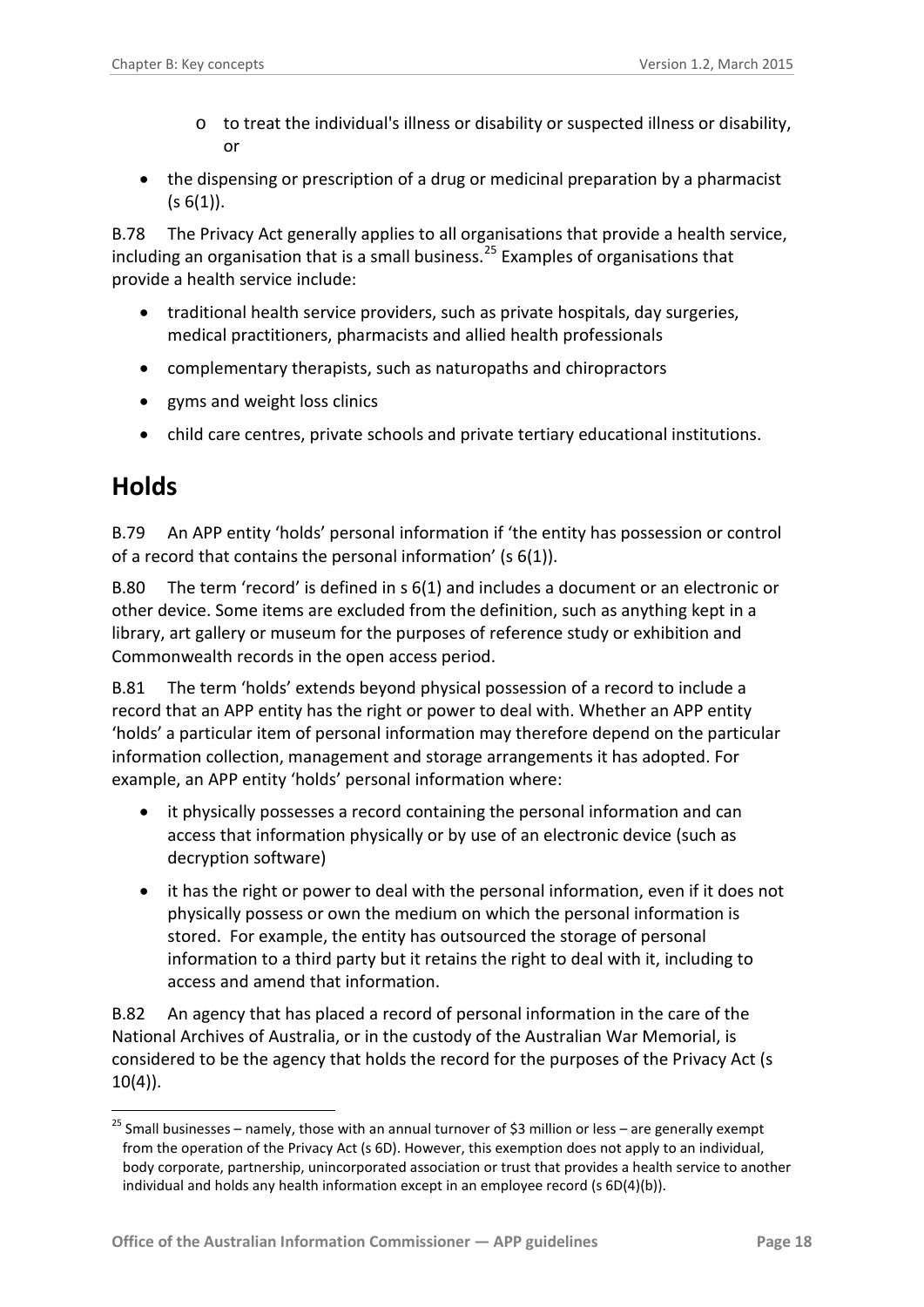### <span id="page-18-0"></span>**Immigration Department**

B.83 'Immigration Department' means 'the Department administered by the Minister administering the *Migration Act 1958*' (s 6(1)). Information about the particular Minister and Department that administer the *Migration Act 1958* can be found on ComLaw.[26](#page-18-3)

B.84 The definition of 'enforcement body' includes the 'Immigration Department' (see paragraph [B.70\)](#page-14-1). This means that the exception in APP 3.4(d)(i) that permits the collection of sensitive information, and the exceptions in APPS 6.2(e) and 8.2(f) that permit the use and disclosure of personal information, extend to the 'enforcement related activities' of the Immigration Department (see Chapters 3, 6 and 8).<sup>[27](#page-18-4)</sup>

### <span id="page-18-1"></span>**Personal information**

<span id="page-18-2"></span>B.85 'Personal information' is defined as any 'information or an opinion about an identified individual, or an individual who is reasonably identifiable:

- whether the information or opinion is true or not; and
- whether the information or opinion is recorded in a material form or not' (s 6(1)).

B.86 Common examples are an individual's name, signature, address, telephone number, date of birth, medical records, bank account details, employment details and commentary or opinion about a person.

B.87 Personal information of one individual may also be personal information of another individual. Examples include a marriage certificate that contains personal information of both parties to a marriage, and a vocational reference that includes personal information about both the author and the subject of the reference.

B.88 The personal information 'about' an individual may be broader than the item of information that identifies them. For example, a vocational reference or assessment may comment on a person's career, performance, attitudes and aptitude. Similarly, the views expressed by the author of the reference may also be personal information about the author.

B.89 Personal information that has been de-identified will no longer be personal information. Personal information is de-identified if the information is no longer about an identifiable individual or an individual who is reasonably identifiable (see paragraph [B.59\)](#page-12-5).

B.90 What constitutes personal information will vary, depending on whether an individual can be identified or is reasonably identifiable in the particular circumstances.

<sup>1</sup> 

<span id="page-18-4"></span><span id="page-18-3"></span><sup>&</sup>lt;sup>26</sup> See Comlaw website <www.comlaw.gov.au/ Series/C1958A00062>.<br><sup>27</sup> For examples of the functions and activities of the Immigration Department that will be covered by the 'enforcement related activity' exceptions in APPs 3.4, 6.2 and 8.2, see Addendum to the Explanatory Memorandum, Privacy Amendment (Enhancing Privacy Protection) Bill 2012, p 2.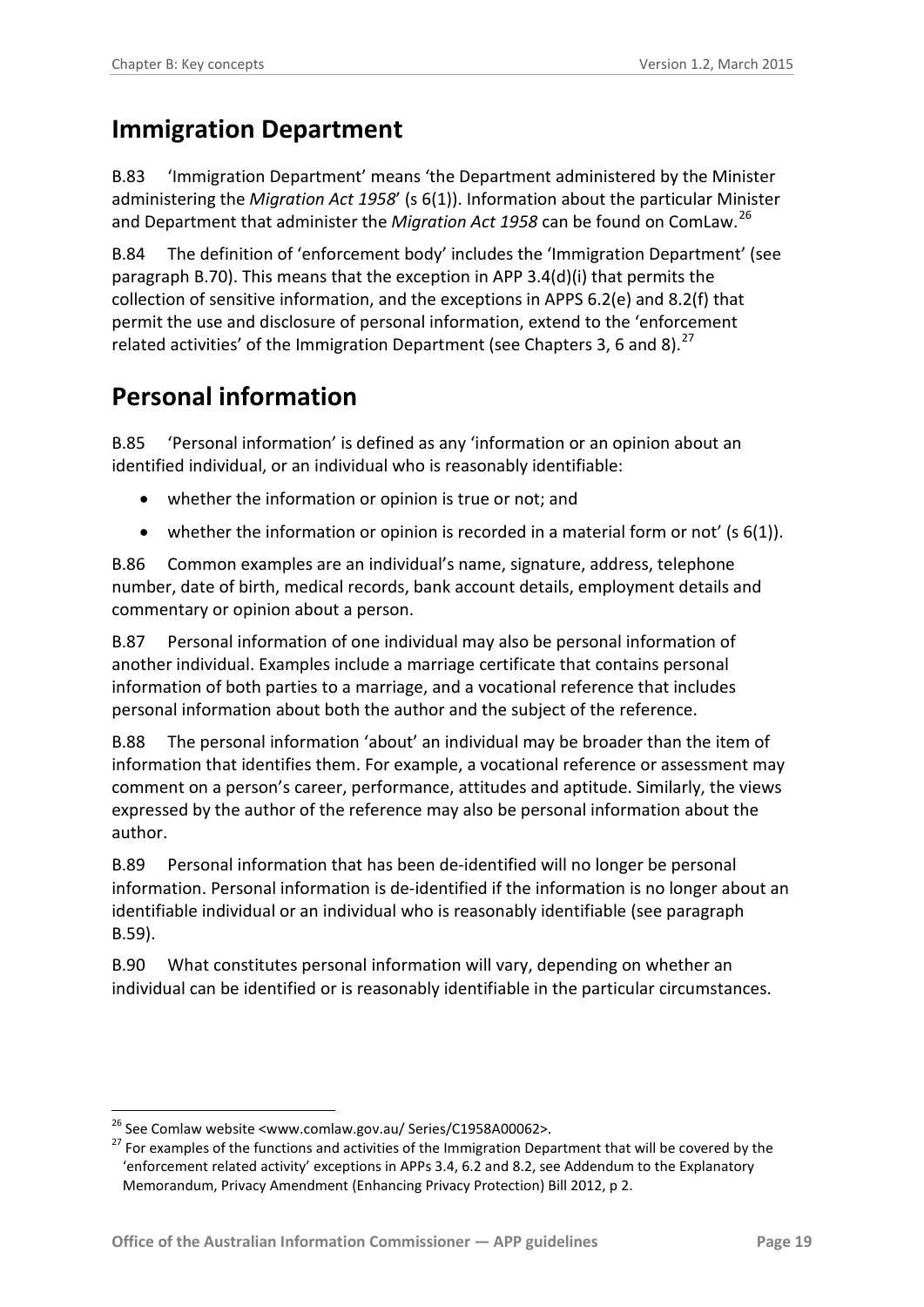#### <span id="page-19-0"></span>**Meaning of 'reasonably identifiable'**

B.91 Whether an individual is 'reasonably identifiable' from particular information will depend on considerations that include:<sup>[28](#page-19-1)</sup>

- the nature and amount of information
- the circumstances of its receipt
- who will have access to the information
- other information either held by or available to the APP entity that holds the information
- whether it is possible for the individual or entity that holds the information to identify the individual, using available resources (including other information available to that individual or entity). Where it may be possible to identify an individual using available resources, the practicability, including the time and cost involved, will be relevant to deciding whether an individual is 'reasonably identifiable<sup>'[29](#page-19-2)</sup>
- if the information is publically released, whether a reasonable member of the public who accesses that information would be able to identify the individual.

B.92 The following are given as examples of how those considerations may apply to particular items of information:

- Most entities and individuals would encounter difficulty in using a licence plate number to identify the registrant of a car, as they would not have access to the car registration database. By contrast, an agency or individual with access to that database may be able to identify the registrant. Accordingly, the licence plate number may be 'personal information' held by that agency or individual, but may not be personal information if held by another entity.
- Information that an unnamed person with a certain medical condition lives in a specific postcode area may not enable the individual to be identified, and would not therefore be personal information. By contrast, it may be personal information if held by an entity or individual with specific knowledge that could link an individual to the medical condition and the postcode. $30$
- A common surname that is shared by many people may not be personal information that would reasonably identify a particular individual. However, combined with other information, such as address or other contact information, it may be personal information

B.93 Whether a person is 'reasonably identifiable' is an objective test that has practical regard to the context in which the issue arises. Even though it may be technically possible to identify an individual from information, if doing so is so impractical that there is almost

-

<span id="page-19-1"></span>

<span id="page-19-3"></span><span id="page-19-2"></span>

<sup>&</sup>lt;sup>28</sup> Explanatory Memorandum, Privacy Amendment (Enhancing Privacy Protection) Bill 2012, p 61.<br><sup>29</sup> Explanatory Memorandum, Privacy Amendment (Enhancing Privacy Protection) Bill 2012, p 61.<br><sup>30</sup> Autism Aspergers Advocacy A *Indigenous Affairs* [2012] AICmr 28 (12 November 2012), see FOI review decisions, OAIC website <www.oaic.gov.au>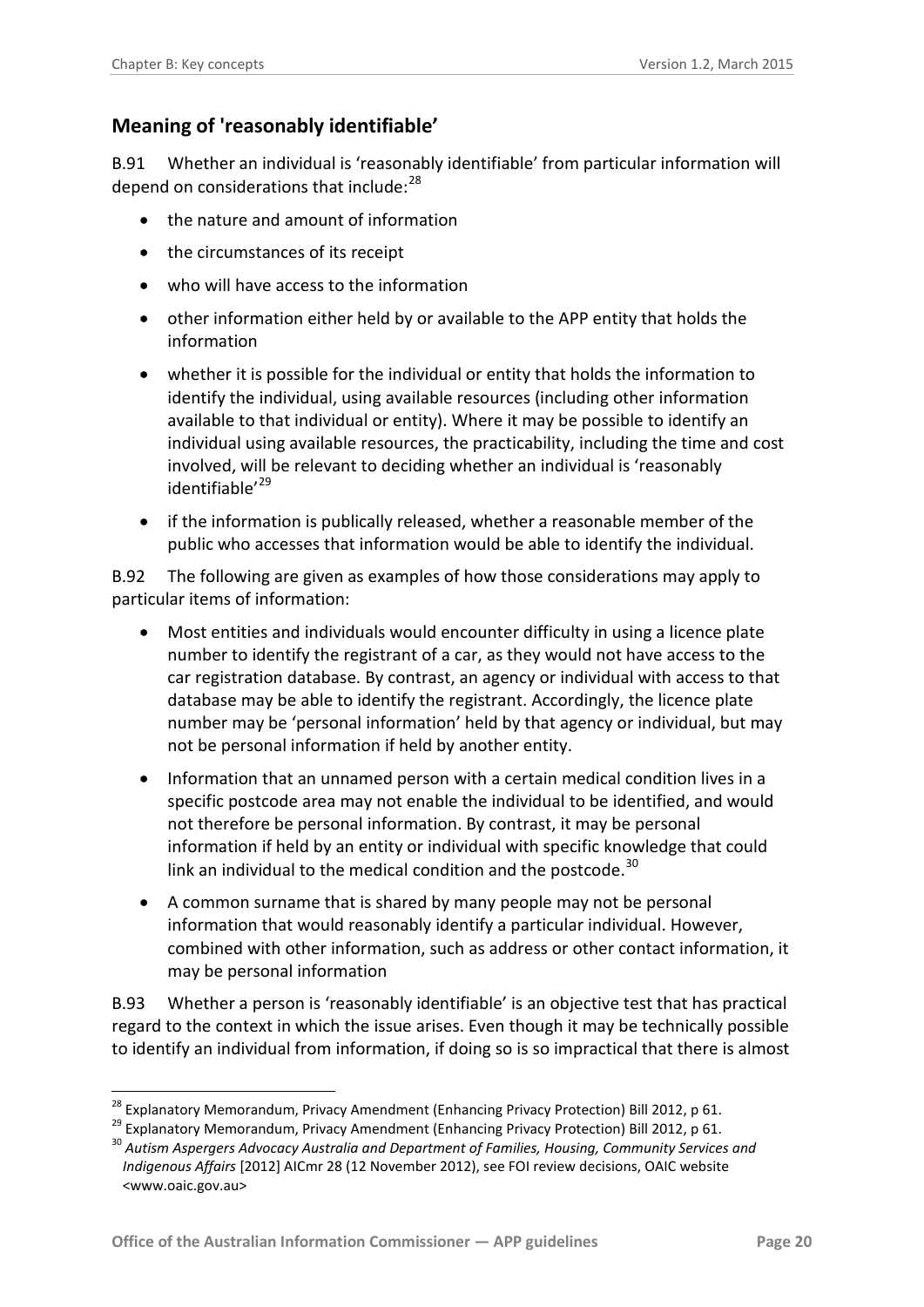no likelihood of it occurring, the information would not generally be regarded as 'personal information'.<sup>[31](#page-20-4)</sup> An individual may not be reasonably identifiable if the steps required to do so are excessively time-consuming or costly in all the circumstances.

B.94 Where it is unclear whether an individual is 'reasonably identifiable', an APP entity should err on the side of caution and treat the information as personal information.

#### <span id="page-20-0"></span>**Deceased persons**

B.95 The definition of 'personal information' in s 6(1) refers to information or an opinion about an 'individual.' An 'individual' means 'a natural person' (s 6(1)). The ordinary meaning of 'natural person' does not include deceased persons.<sup>[32](#page-20-5)</sup>

<span id="page-20-3"></span>B.96 Information about a deceased person may include information about a living individual and be 'personal information' for the purposes of the Privacy Act. For example, information that a deceased person had an inheritable medical condition may indicate that the deceased person's descendants have an increased risk of that condition. If the descendants are identifiable, that information would be personal information about the descendants. The privacy interests of family members could therefore be considered when handling information about deceased persons.

#### <span id="page-20-1"></span>**Purpose**

B.97 The purpose of an action is the reason why it is done. The purpose for which an APP entity collects, holds, uses and discloses personal information can be relevant to:

- whether the entity is permitted to collect, use, disclose and retain personal information (APPs 3, 4, 6, 7, and 11)
- the matters that must be included in the entity's APP Privacy Policy (APP 1) and in any collection notice to the individual (APP 5)
- the steps that must be taken to ensure the quality of personal information (APP 10) and to correct incorrect information (APP 13).

#### <span id="page-20-2"></span>**Primary purpose and secondary purpose**

B.98 The purpose for which an APP entity collects personal information is known as the 'primary purpose' of collection. This is the specific function or activity for which the entity collects the personal information. If an APP entity uses or discloses the personal information for another purpose this is known as a 'secondary purpose'. APP 6 sets out when an APP entity may use or disclose personal information for a secondary purpose (see Chapter 6 (APP 6)).

B.99 Where an APP entity collects personal information directly from an individual, the context will help in identifying the primary purpose of collection. For example, the individual may provide the personal information for a particular purpose, such as buying

<sup>1</sup> 

<span id="page-20-5"></span><span id="page-20-4"></span><sup>&</sup>lt;sup>31</sup> Explanatory Memorandum, Privacy Amendment (Enhancing Privacy Protection) Bill 2012, p 61.<br><sup>32</sup> However, for the purposes of Part VIA, which deals with personal information in emergencies and disasters, the definition of 'individual' in  $s(1)$  is taken to include an individual who is not living (s 80G(2)).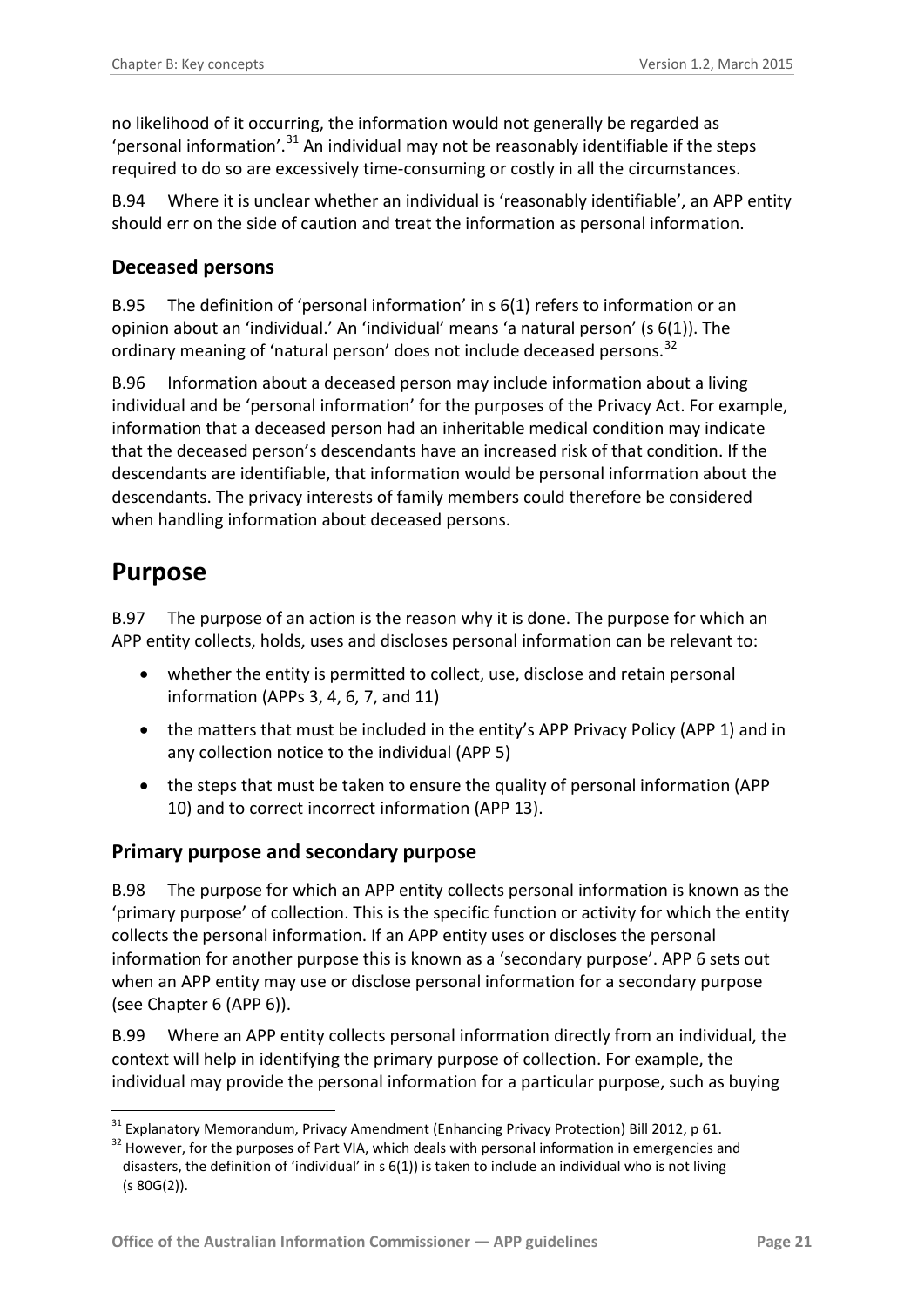a particular product or receiving a particular service. This is the primary purpose of collection, even if the entity has additional secondary purposes in mind.

B.100 Where an APP entity receives unsolicited personal information or collects personal information about an individual from a third party, the context will again be relevant in identifying the primary purpose of collection. It will also be relevant to consider the function or activity which the personal information is reasonably necessary for, or to which it directly relates. In some instances, an APP entity that receives unsolicited personal information and retains it will have no primary purpose of collection. For example, where the entity could not have collected personal information under APP 3.1 but nevertheless retains it under APP 4, because the information is contained in a Commonwealth record, or because it is not lawful or reasonable for the entity to destroy it (see APP 4, Chapter 4).

#### <span id="page-21-0"></span>*Describing the primary purpose*

B.101 How broadly a purpose can be described will depend on the circumstances and should be determined on a case-by-case basis. In cases of ambiguity, and with a view to protecting individual privacy, the primary purpose for collection, use or disclosure should be construed narrowly rather than expansively.

B.102 The primary purpose may nevertheless be described in general terms, as long as the description is adequate to inform an individual of how the APP entity may use or disclose their personal information. A description – the information will be used 'for the functions of the entity' – would generally be considered too broad. Instead, the primary purpose of collection could be described as to:

- provide a particular banking service
- market particular goods or services , or types of goods or services, to the individual
- assess an applicant's suitability for a job
- assess an applicant's eligibility for a loan
- resolve a complaint
- provide further information about a particular service
- enable an agency to give someone a particular benefit or service.

B.103 An APP entity does not need to include in its description internal purposes that form part of normal business practices, such as auditing, business planning, billing or deidentifying personal information.

### <span id="page-21-1"></span>**Reasonable, Reasonably**

<span id="page-21-2"></span>B.104 The terms 'reasonable' and 'reasonably' are used in the Privacy Act and APPs to qualify a test or obligation. Examples include that 'personal information' is information about an individual who is 'reasonably' identifiable ( $s$  6(1)) and an APP entity must not collect personal information unless it is 'reasonably necessary' for one or more of the entity's functions or activities (APP 3).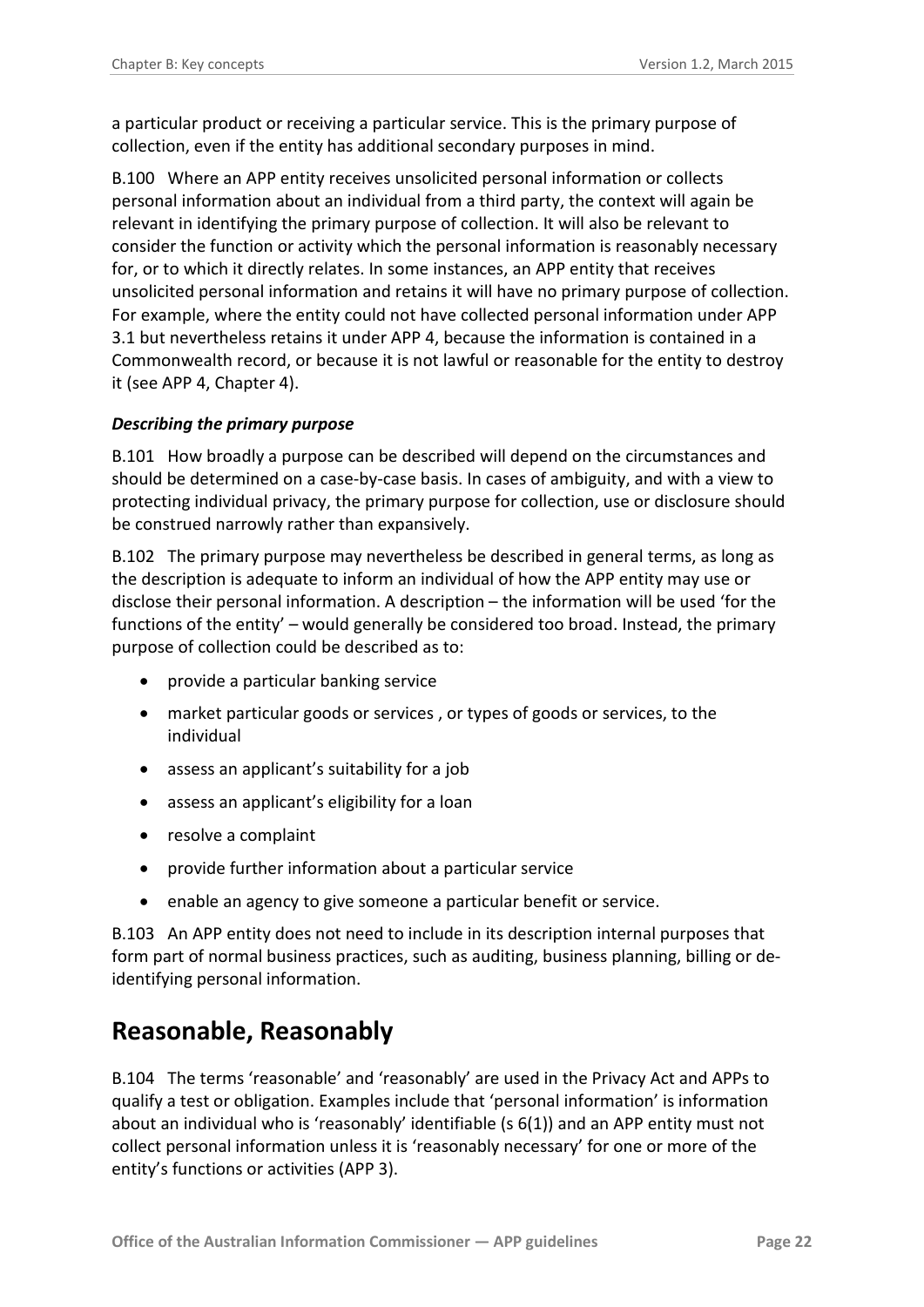B.105 'Reasonable' and 'reasonably' are not defined in the Privacy Act. The terms bear their ordinary meaning, as being based upon or according to reason and capable of sound explanation. What is reasonable is a question of fact in each individual case. It is an objective test that has regard to how a reasonable person, who is properly informed, would be expected to act in the circumstances. What is reasonable can be influenced by current standards and practices.<sup>[33](#page-22-2)</sup> It is the responsibility of an APP entity to be able to justify that its conduct was reasonable. In a related context, the High Court has observed that whether there are 'reasonable grounds' to support a course of action 'requires the existence of facts which are sufficient to [persuade] a reasonable person';<sup>[34](#page-22-3)</sup> it 'involves an evaluation of the known facts, circumstances and considerations which may bear rationally upon the issue in question'.<sup>[35](#page-22-4)</sup> As that indicates, there may be a conflicting range of objective circumstances to be considered, and the factors in support of a conclusion should outweigh those against.

<span id="page-22-6"></span>B.106 The terms 'reasonable' and 'reasonably' are discussed further in the APP guidelines, as they arise in the context of each of the relevant APPs.

### <span id="page-22-0"></span>**Reasonable steps**

B.107 A number of the APPs require an APP entity to 'take such steps as are reasonable in the circumstances' (for example, APP 1.2 (see Chapter 1), APP 8.1 (see Chapter 8) and APP 11(see Chapter 11). The shorthand expression used in the APP guidelines is 'reasonable steps'.[36](#page-22-5)

B.108 The 'reasonable steps' test is an objective test, and is to be applied in the same manner as 'reasonable' and 'reasonably'. It is the responsibility of an APP entity to be able to justify that reasonable steps were taken.

B.109 Some APPs require an APP entity to take 'such steps (if any) as are reasonable in the circumstances' (for example, APP 5.1 (see Chapter 5), APP 10 (see Chapter 10), APP 12.5 (see Chapter 12), APPs 13.1 and 13.2 (see Chapter 13). The inclusion of '(if any)' acknowledges that it in some circumstances an entity will satisfy the requirement to take reasonable steps by taking no steps.

### <span id="page-22-1"></span>**Reasonably believes**

-

B.110 A number of the exceptions to the APPs require an APP entity to have a 'reasonable belief' about a particular matter (see for example, APP 3.4 (Chapter 3), APP 6.2(e) (Chapter 6), APP 8.2 (Chapter 8), Permitted general situations, (Chapter C)).

B.111 The phrase 'reasonable belief' is to be applied in the same manner as 'reasonable' and 'reasonably'. That is, the APP entity must have a reasonable basis for the belief, and not merely a genuine or subjective belief. The requirement for a reasonable belief

<span id="page-22-2"></span><sup>33</sup> For example, *Jones v Bartlett* [2000] HCA 56 [57] – [58] (Gleeson CJ); *Bankstown Foundry Pty Ltd v* 

<span id="page-22-3"></span>*Braistina* [1986] HCA 20 [12] (Mason, Wilson and Dawson JJ).<br><sup>34</sup> *George v Rockett* (1990) 170 CLR 104 at 112 (Mason CJ, Brennan, Deane, Dawson, Toohey, Gaudron & McHugh JJ).

<span id="page-22-4"></span><sup>&</sup>lt;sup>35</sup> *McKinnon v Secretary, Department of Treasury* (2006) 228 CLR 423 at 430 (Gleeson CJ & Kirby J).<br><sup>36</sup> Explanatory Memorandum, Privacy Amendment (Enhancing Privacy Protection) Bill 2012, p 54.

<span id="page-22-5"></span>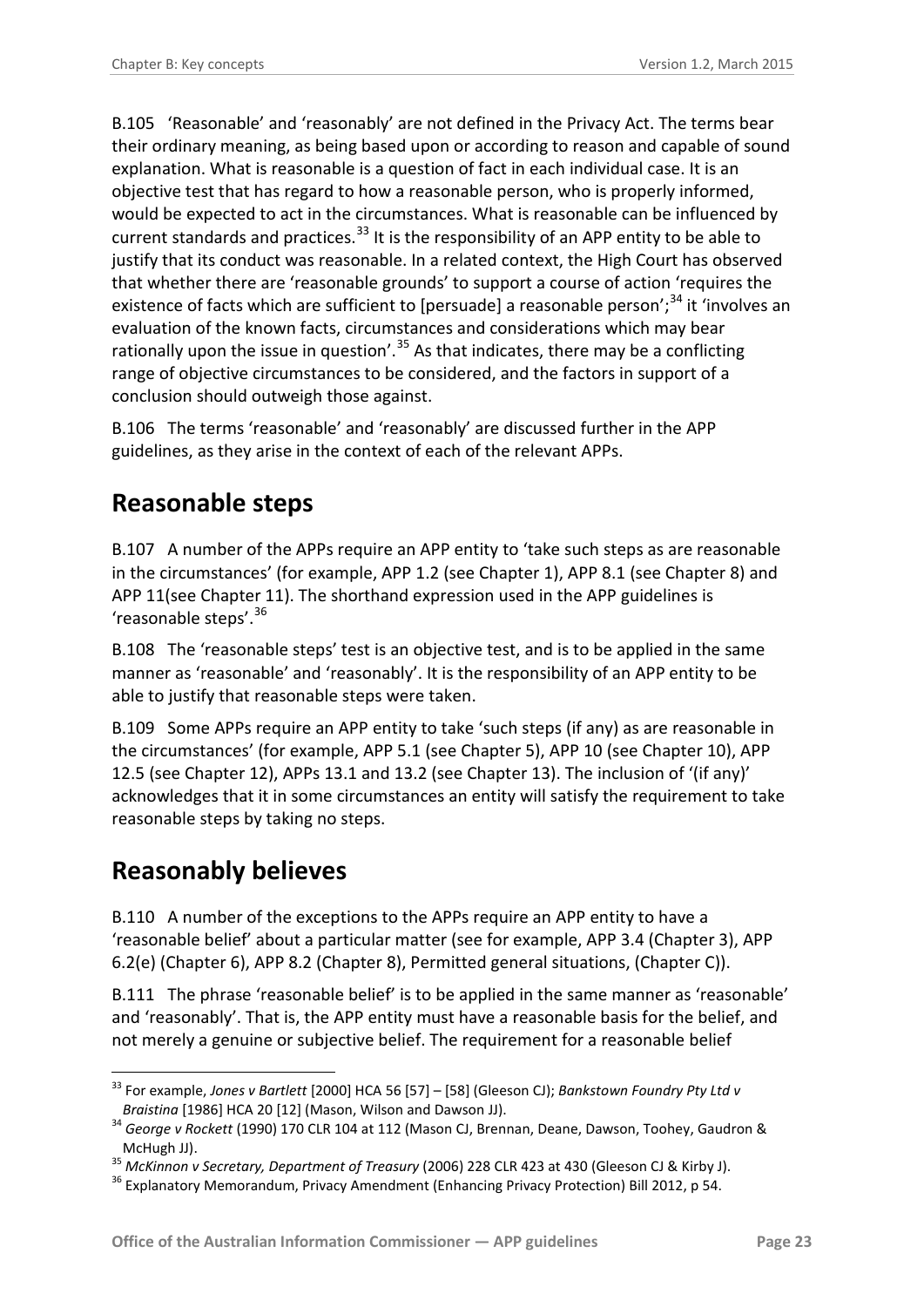precludes arbitrary action, but may still leave something to surmise or conjecture.<sup>[37](#page-23-1)</sup> It is the responsibility of an entity to be able to justify its reasonable belief.

### <span id="page-23-0"></span>**Reasonably necessary and necessary**

B.112 A number of APPs require a collection, use or disclosure to be 'reasonably necessary' for a particular purpose – see APPs 3, 6, 8 and 9. Certain permitted general situations and permitted health situations refer to a collection, use or disclosure being 'necessary' for a particular purpose (see Chapters C and D), and APP 7 refers to a use or disclosure being 'necessary' to meet a contractual obligation (see Chapter 7).

B.113 The term 'reasonable' is discussed at paragraphs [B.104–](#page-21-2)[B.106.](#page-22-6) 'Necessary' is not defined in the Privacy Act. The High Court of Australia has noted that 'there is, in Australia, a long history of judicial and legislative use of the term 'necessary', not as meaning essential or indispensable, but as meaning reasonably appropriate and adapted'.<sup>[38](#page-23-2)</sup> However, in the context of the Privacy Act, it would not be sufficient if the collection, use or disclosure is merely helpful, desirable or convenient.

B.114 The 'reasonably necessary' test is an objective test: whether a reasonable person who is properly informed would agree that the collection, use or disclosure is necessary. It is the responsibility of an APP entity to be able to justify that the particular collection, use or disclosure is reasonably necessary.

B.115 The test must be applied in a practical sense. For example, under APP 3 if an entity cannot in practice effectively pursue a function or activity without collecting personal information, the collection would usually be considered reasonably necessary for that function or activity. However, a collection, use or disclosure of personal information will not usually be considered reasonably necessary if there are reasonable alternatives available, for example, if de-identified information would be sufficient for the function or activity.

B.116 An APP entity cannot rely solely on normal business practice in assessing whether a collection, use or disclosure is reasonably necessary. The primary issue is whether, in the circumstances of a particular entity, a collection, use or disclosure is reasonably necessary for a particular function or activity.

B.117 The term 'necessary' rather than 'reasonably necessary' is used in certain permitted general situations and permitted health situations, and in APP 7. The context explains this different usage. For example, a permitted health situation may exist if the collection of personal information is 'necessary' for public health research that is conducted in accordance with relevant guidelines. Similarly, APP 7.5 refers to the use or disclosure of personal information for the purpose of direct marketing where that is 'necessary' to meet a contractual obligation. In some of the permitted general situations and permitted health situations the test is whether an APP entity 'reasonably believes' that the collection, use or disclosure of personal information is 'necessary' for a particular purpose, such as lessening or preventing a serious threat to a person's health or safety.

<span id="page-23-1"></span><sup>&</sup>lt;sup>37</sup> George v Rockett (1990) 170 CLR 104 at 112, 116.

<span id="page-23-2"></span><sup>&</sup>lt;sup>38</sup> Mulholland v Australian Electoral Commissioner [2004] HCA 41 [39] (Gleeson CJ).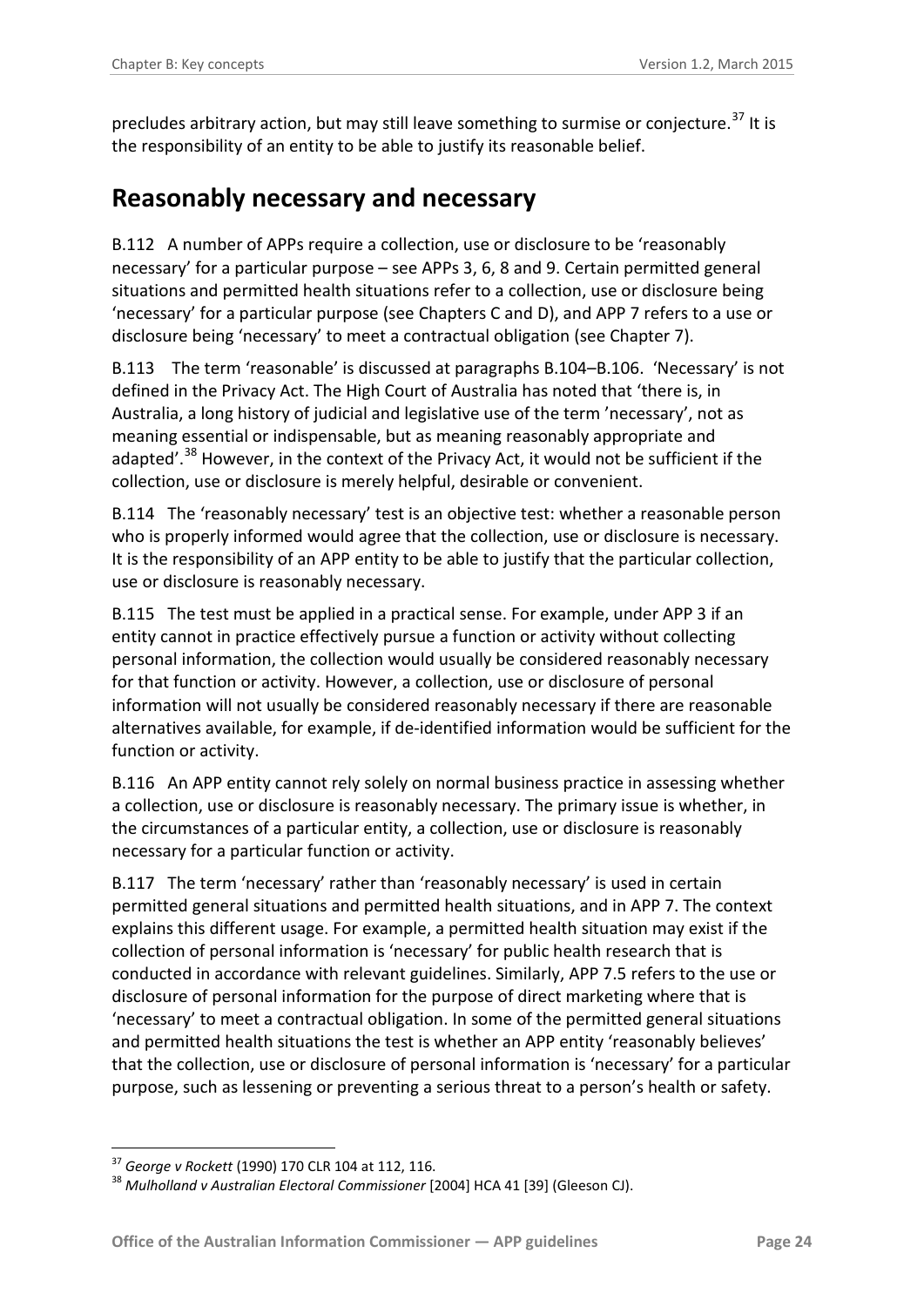### <span id="page-24-0"></span>**Recognised external dispute resolution scheme**

B.118 'Recognised external dispute resolution scheme' is defined as 'an external dispute resolution scheme recognised under section 35A' (s 6(1)).

B.119 Section 35A(1) gives the Information Commissioner power to recognise an external dispute resolution scheme for an entity or a class of entities, or for a specified purpose. A register of recognised external dispute resolution schemes is maintained on the Office of the Australian Information Commissioner website.<sup>[39](#page-24-2)</sup>

B.120 An individual who considers that an APP entity has interfered with their privacy may complain to a recognised EDR scheme of which the entity is a member, if the complaint falls within the scope of the EDR scheme's recognition. For further discussion of recognised EDR schemes, and their role in handling privacy-related complaints, see *Guidelines for Recognising External Dispute Resolution Schemes under s 35A of the Privacy Act.* [40](#page-24-3)

# <span id="page-24-1"></span>**Registered APP code**

B.121 A 'registered APP code' is defined as an APP code that is included on the Codes Register and that is in force (s 26B(1)). A registered APP code is a legislative instrument (s 26B(2)). The requirements in relation to registered APP codes are set out in Division 2 of Part IIIB.

B.122 An 'APP code' is defined as a written code of practice about information privacy (s 26C). It can be developed by an APP entity, either on its own initiative or on request from the Information Commissioner, or by the Information Commissioner directly (ss 26E and 26G). A code may be expressed to apply to all or a specified type of personal information, a specified activity or class of activities of an APP entity, a specified industry sector or professions or specified class of industry sectors or professions, or APP entities that use technology of a specified kind (s 26C(4)).

B.123 The Information Commissioner has power to approve and register an APP code (provided certain conditions are met) by including it on the Codes Register (s 26H).

B.124 Once an APP code is registered, an APP entity bound by the code must not do an act, or engage in a practice, that breaches that code. A breach of a registered APP code will be 'an interference with the privacy of an individual' by the entity under s 13(1)(b).

B.125 A registered APP code does not replace the APPs for the entities which it binds, but operates in addition to the requirements of the APPs.<sup>[41](#page-24-4)</sup> For further discussion about the development of APP codes, and the requirements and process for recognition, see the *Code Development Guidelines*. [42](#page-24-5)

-

<span id="page-24-2"></span><sup>&</sup>lt;sup>39</sup> See OAIC website <www.oaic.gov.au>.<br><sup>40</sup> OAIC, *Guidelines for Recognising External Dispute Resolution Schemes under s 35A of the Privacy Act,* 

<span id="page-24-4"></span><span id="page-24-3"></span>OAIC website <www.oaic.gov.au>. <sup>41</sup> Explanatory Memorandum, Privacy Amendment (Enhancing Privacy Protection) Bill 2012, p 199. <sup>42</sup> OAIC, *Code Development Guidelines*, OAIC website [<www.oaic.gov.au>](http://www.oaic.gov.au/).

<span id="page-24-5"></span>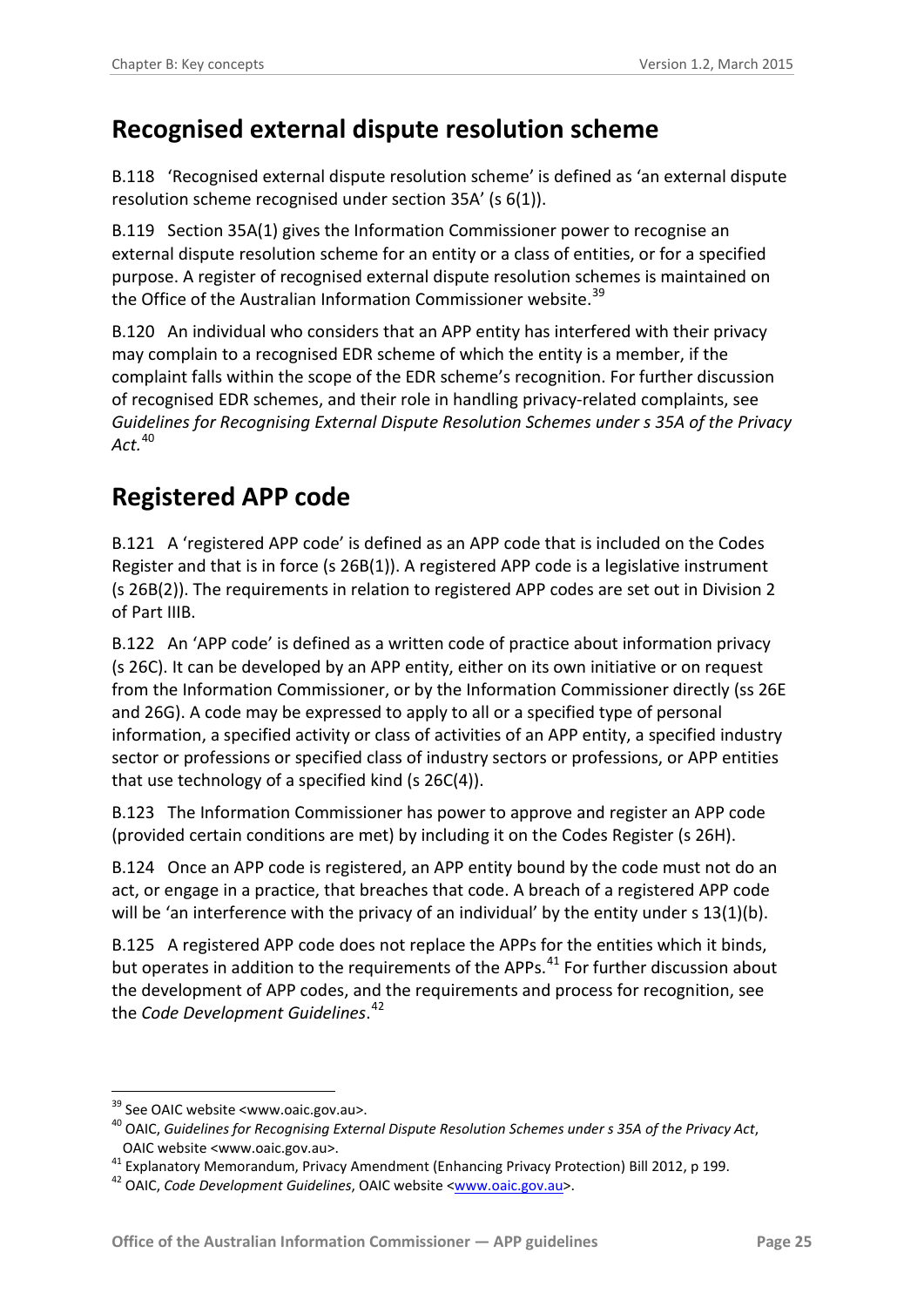### <span id="page-25-0"></span>**Related body corporate**

B.126 Section 6(8) provides that 'the question whether bodies corporate are related to each other is determined in the manner in which that question is determined under the *Corporations Act 2001*'.

B.127 Section 13B(1) permits related bodies corporate to share personal information (other than sensitive information) in certain circumstances. The effect of s 13B(1) is discussed further in Chapter 3 (APP 3) and Chapter 6 (APP 6).

# <span id="page-25-1"></span>**Required or authorised by or under an Australian law or a court/tribunal order**

B.128 A number of the APPs provide an exception if an APP entity is 'required or authorised by or under an Australian law or a court/tribunal order' to act differently (for example, APP 3.4(a) (Chapter 3), APP 6.2(b) (Chapter 6) and APP 12.3(g) (Chapter 12)). Some other provisions refer more narrowly to an act that is 'required by or under an Australian law (other than this Act)' (s 16B(2) (Chapter D)) or 'required by or under an Australian law, or a court order' (APP 11.2(d) (Chapter 11)), and do not include an act that is 'authorised'.

#### <span id="page-25-2"></span>**Meaning of 'required'**

B.129 An APP entity that is 'required' by an Australian law or a court/tribunal order to handle information in a particular way has a legal obligation to do so, and cannot choose to act differently. The obligation will usually be indicated by words such as 'must' or 'shall', and may be accompanied by a sanction for non-compliance.

#### <span id="page-25-3"></span>**Meaning of 'authorised'**

B.130 An APP entity that is 'authorised' under an Australian law or a court/tribunal order has discretion as to whether it will handle information in a particular way. The entity is permitted to take the action but is not required to do so. The authorisation may be indicated by a word such as 'may', but may also be implied rather than expressed in the law or order.

B.131 An APP entity may be impliedly authorised by law to handle personal information in a particular way, where a law requires or authorises a function or activity, and this directly entails the information handling practice. For example, a statute that authorises an APP entity to collect personal information about an individual from a third party implicitly authorises the entity to disclose the individual's identity to the third party.

B.132 An act or practice is not 'authorised' solely because there is no law or court/tribunal order prohibiting it. Nor can an act or practice rely solely on a general or incidental authority conferred by statute upon an agency to do anything necessary or convenient for, or incidental to or consequential upon, the specific functions and powers of the agency. The reason is that the purpose of the APPs is to protect the privacy of individuals by imposing obligations on APP entities in handling personal information. A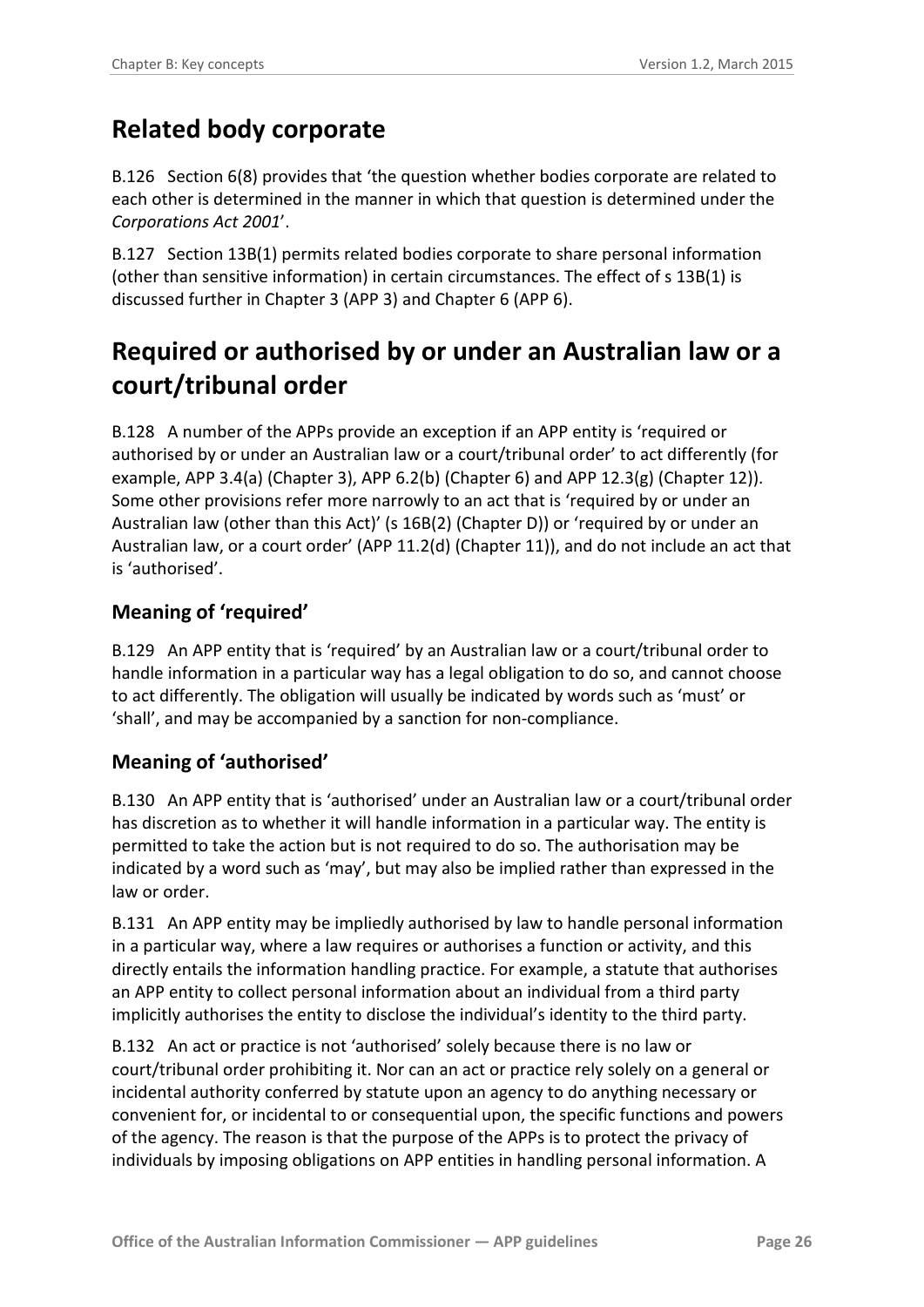law will not authorise an exception to those requirements unless it does so by clear and direct language. <sup>[43](#page-26-4)</sup>

#### <span id="page-26-0"></span>**Meaning of 'Australian law'**

B.133 'Australian law' is defined as:

- an Act of the Commonwealth, or of a State or Territory
- regulations or any other instrument made under such an Act
- a Norfolk Island enactment, or
- a rule of common law or equity  $(s 6(1))$ .

B.134 The definition of Australian law does not include a contract.<sup>[44](#page-26-5)</sup> Consequently, an obligation imposed by contract upon a party to handle information in a particular way will not provide authority for the purposes of the 'required or authorised by or under an Australian law or court/tribunal order' exception.

#### <span id="page-26-1"></span>**Meaning of 'court/tribunal order'**

B.135 'Court/tribunal order' is defined as an order, direction or other instrument made by a court, a tribunal, a judge, a magistrate, a person acting as a judge or magistrate, a judge or magistrate acting in a personal capacity, and a member or an officer of a tribunal  $(s 6(1)).$ 

B.136 The definition applies to orders and the like issued by Commonwealth, State and Territory courts, tribunals and members and officers. The definition includes an order, direction or other instrument that is of an interim or interlocutory nature.

B.137 The reference to a judge or a magistrate acting in a personal capacity means that the definition applies to an order or direction issued by a judge or magistrate who has been appointed by government to an office or inquiry that involves the exercise of administrative or executive functions, including functions that are quasi-judicial in nature.<sup>[45](#page-26-6)</sup> An example is a judge who is appointed by government to conduct a royal commission.

### <span id="page-26-2"></span>**Sensitive information**

<span id="page-26-3"></span>B.138 'Sensitive information' is a subset of personal information and is defined as:

- information or an opinion (that is also personal information) about an individual's:
	- o racial or ethnic origin
	- o political opinions
	- o membership of a political association

<sup>1</sup> 

<span id="page-26-6"></span>

<span id="page-26-5"></span><span id="page-26-4"></span><sup>&</sup>lt;sup>43</sup> See Coco v The Queen (1994) 179 CLR 427.<br><sup>44</sup> Explanatory Memorandum, Privacy Amendment (Enhancing Privacy Protection) Bill 2012, p 55.<br><sup>45</sup> Drake v Minister for Immigration & Ethnic Affairs (1979) 2 ALD 60; 46 FLR 40 CLR 348.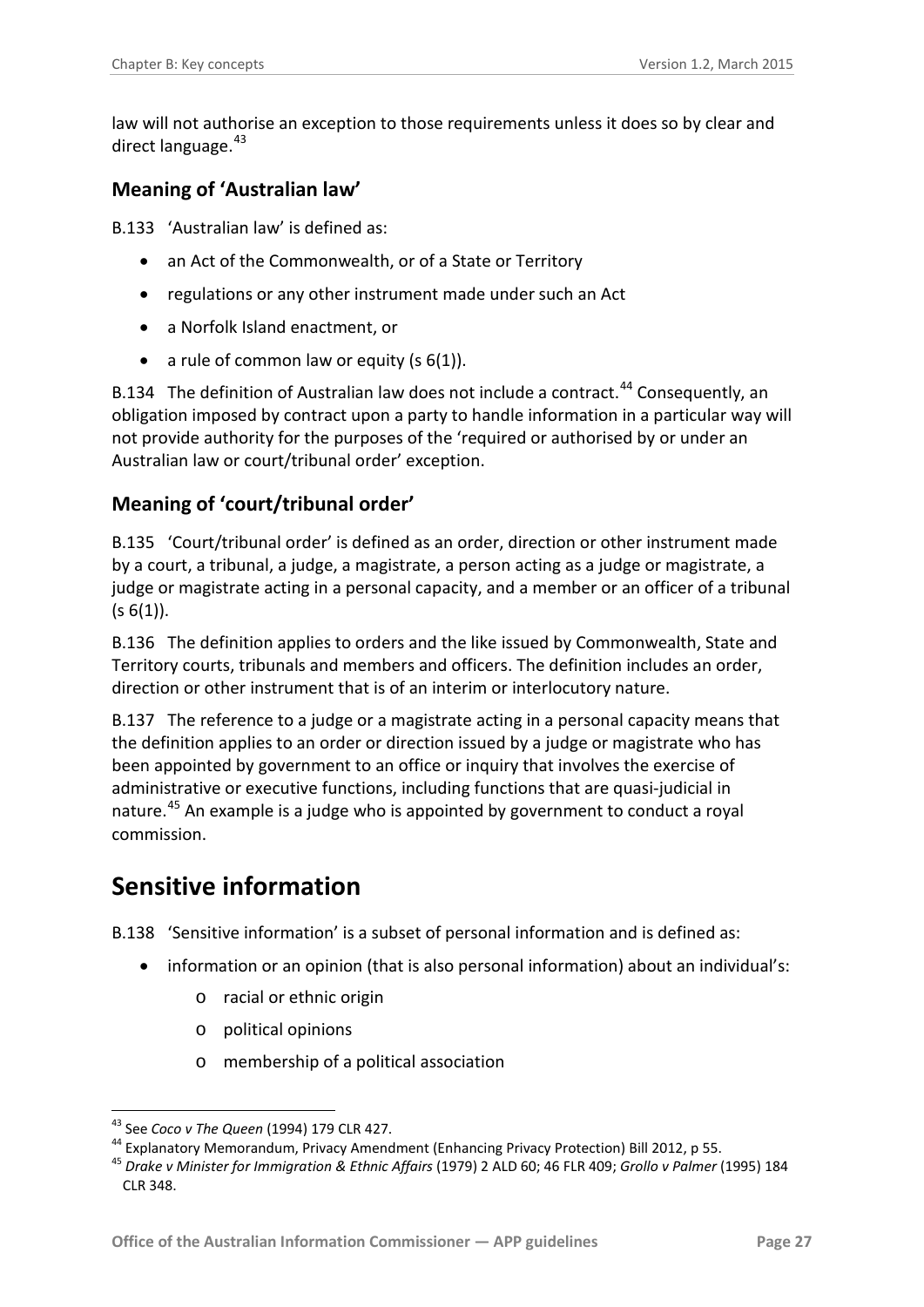- o religious beliefs or affiliations
- o philosophical beliefs
- o membership of a professional or trade association
- o membership of a trade union
- o sexual orientation or practices, or
- o criminal record
- health information about an individual (see paragraphs [B.74](#page-15-4)[–B.78\)](#page-17-2)
- genetic information (that is not otherwise health information)
- biometric information that is to be used for the purpose of automated biometric verification or biometric identification, or
- $\bullet$  biometric templates (s 6(1)).

B.139 Information may be sensitive information where it clearly implies one of these matters. For example, many surnames have a particular racial or ethnic origin, but that alone will not constitute sensitive information that clearly indicates the racial or ethnic origin of an individual with that surname.

B.140 Terms such as 'political opinions' and 'philosophical beliefs' are not defined in the Privacy Act. They take their ordinary meaning and should be interpreted broadly. However, not every value, belief or opinion of an individual will be considered to be a political opinion or philosophical belief.

<span id="page-27-2"></span>B.141 Sensitive information is generally afforded a higher level of privacy protection under the APPs than other personal information (for example, see APPs 3, 6 and 7). This recognises that inappropriate handling of sensitive information can have adverse consequences for an individual or those associated with the individual. For example, discrimination or mistreatment is sometimes based on a person's race or ethnic origin or union membership. Mishandling of sensitive information may also cause humiliation or embarrassment or undermine an individual's dignity.

#### <span id="page-27-0"></span>**Use**

<span id="page-27-1"></span>B.142 'Use' is not defined in the Privacy Act. Use is a separate concept from disclosure, which is discussed at paragraphs [B.63](#page-12-6)[–B.68.](#page-13-4) As noted at paragraph [B.69,](#page-13-5) many APP requirements apply to both the 'use' and 'disclosure' of personal information, and in those situations it is not necessary to distinguish both concepts.

B.143 Generally, an APP entity uses personal information when it handles and manages that information within the entity's effective control. Examples include:

- the entity accessing and reading the personal information
- the entity searching records for the personal information
- the entity making a decision based on the personal information
- the entity passing the personal information from one part of the entity to another